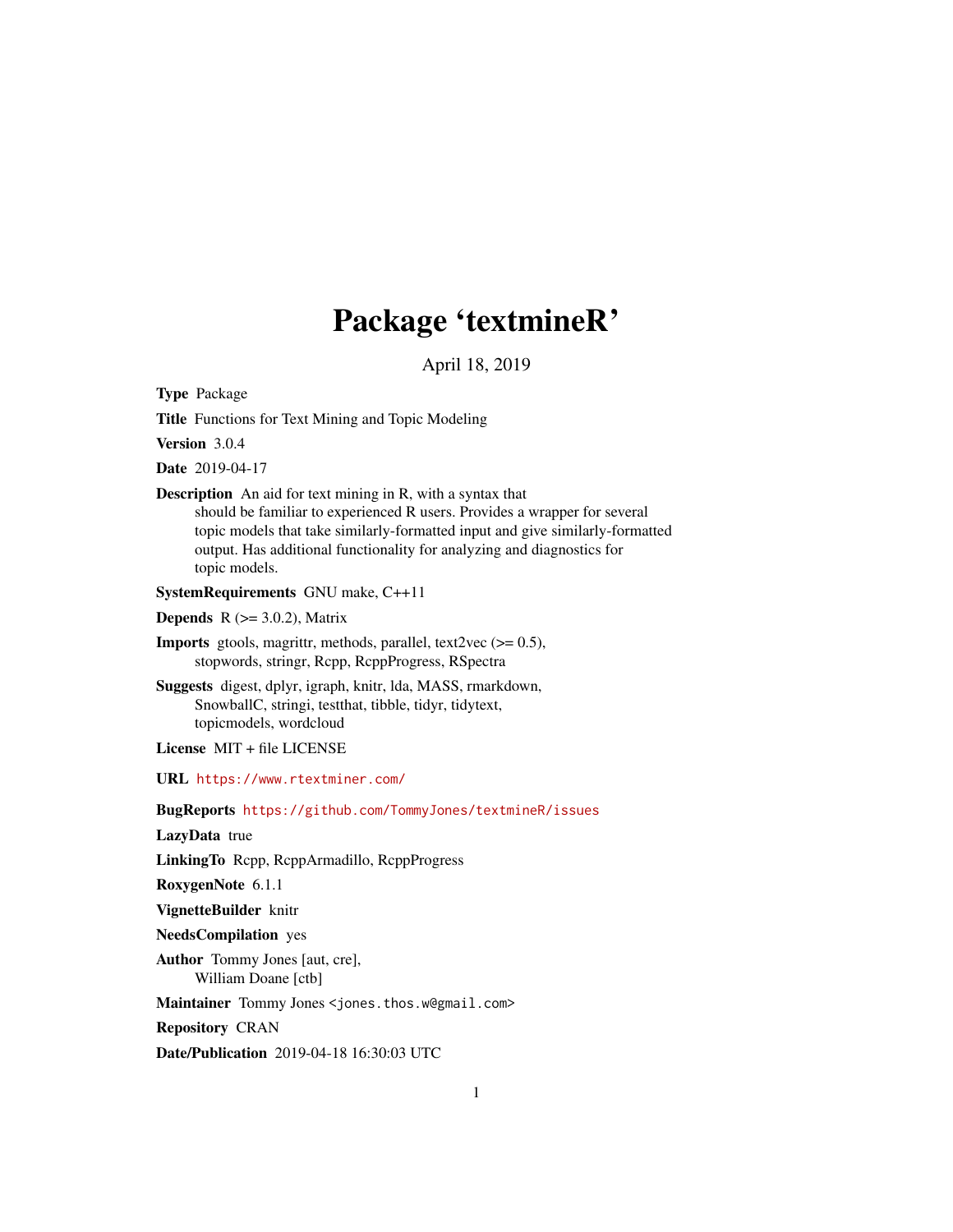# <span id="page-1-0"></span>R topics documented:

|       |    | $\overline{2}$ |
|-------|----|----------------|
|       |    | $\overline{3}$ |
|       |    | $\overline{4}$ |
|       |    | 5              |
|       |    | 6              |
|       |    | 6              |
|       |    | $\overline{7}$ |
|       |    | 8              |
|       | 10 |                |
|       | 11 |                |
|       | 12 |                |
|       | 13 |                |
|       | 14 |                |
|       | 15 |                |
|       | 16 |                |
|       | 17 |                |
|       | 18 |                |
|       | 19 |                |
|       | 19 |                |
|       | 20 |                |
|       | 20 |                |
|       | 21 |                |
|       | 22 |                |
|       | 23 |                |
|       | 24 |                |
|       | 25 |                |
|       | 26 |                |
|       | 26 |                |
|       | 27 |                |
|       | 28 |                |
|       | 28 |                |
|       |    |                |
| Index | 31 |                |
|       |    |                |

CalcGamma *Calculate a matrix whose rows represent P(topic\_i|tokens)*

#### Description

This function takes a phi matrix (P(token|topic)) and a theta matrix (P(topic|document)) and returns the phi prime matrix (P(topic|token)). Phi prime can be used for classifying new documents and for alternative topic labels.

#### Usage

CalcGamma(phi, theta, p\_docs = NULL, correct = TRUE)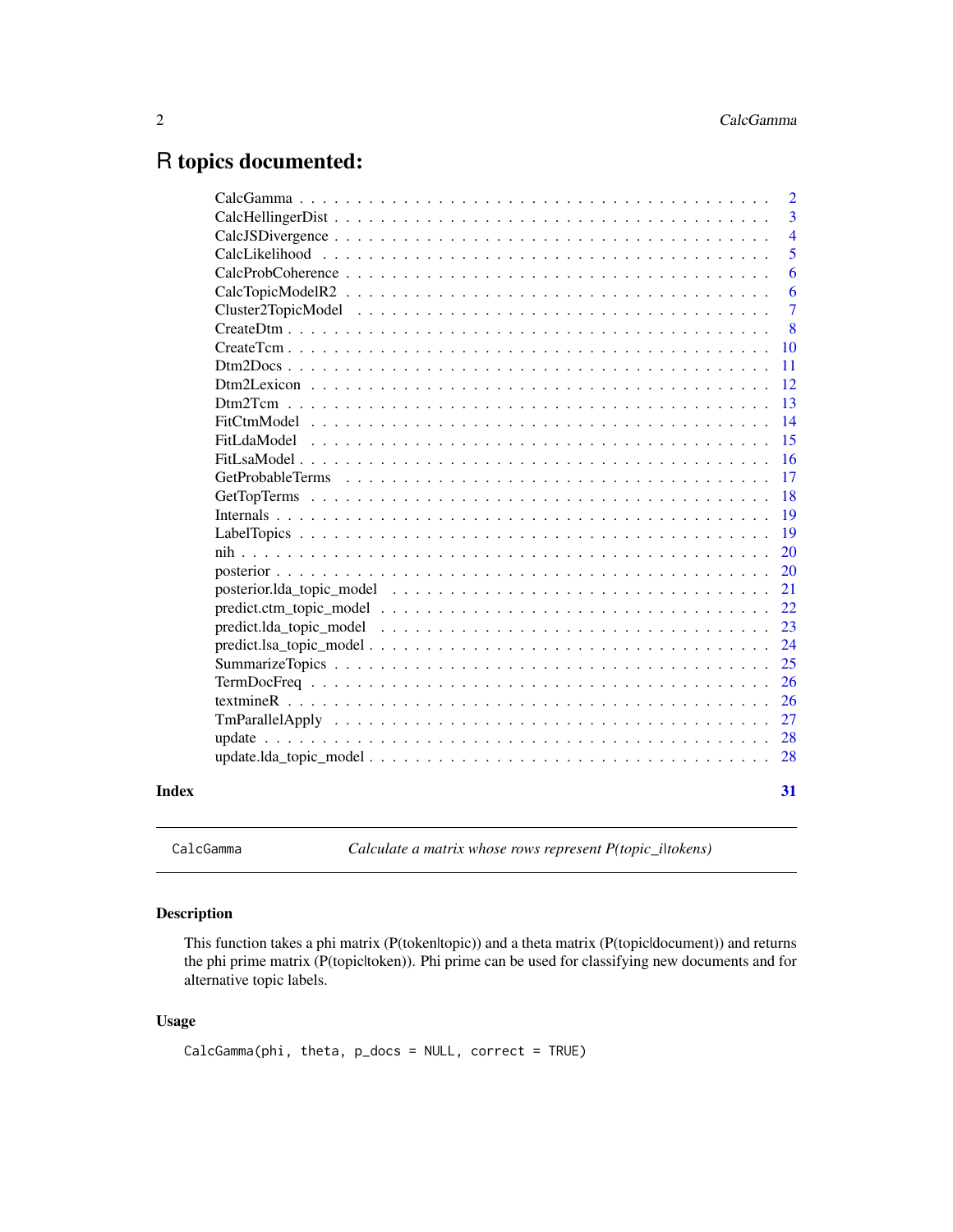#### <span id="page-2-0"></span>CalcHellingerDist 3

#### Arguments

| phi     | The phi matrix whose rows index topics and columns index words. The i, j<br>entries are $P(word_i   topic_i)$                                                                                |
|---------|----------------------------------------------------------------------------------------------------------------------------------------------------------------------------------------------|
| theta   | The theta matrix whose rows index documents and columns index topics. The i.<br>j entries are P(topic_i   document_j)                                                                        |
| p_docs  | A numeric vector of length nrow(theta) that is proportional to the number of<br>terms in each document. This is an optional argument. It defaults to NULL                                    |
| correct | Logical. Do you want to set NAs or NaNs in the final result to zero? Use-<br>ful when hitting computational underflow. Defaults to TRUE. Set to FALSE for<br>troubleshooting or diagnostics. |

### Value

Returns a matrix whose rows correspond to topics and whose columns correspond to tokens. The i,j entry corresponds to P(topic\_iltoken\_j)

#### Examples

```
# Load a pre-formatted dtm and topic model
data(nih_sample_topic_model)
# Make a gamma matrix, P(topic|words)
```

```
gamma <- CalcGamma(phi = nih_sample_topic_model$phi,
                  theta = nih_sample_topic_model$theta)
```
CalcHellingerDist *Calculate Hellinger Distance*

#### Description

Calculates the Hellinger distances or the rows or columns of a numeric matrix or for two numeric vectors.

#### Usage

```
CalchellingerDist(x, y = NULL, by_rows = TRUE)
```
#### Arguments

|         | A numeric matrix or numeric vector                                 |
|---------|--------------------------------------------------------------------|
|         | A numeric vector, y must be specified if x is a numeric vector.    |
| by_rows | Logical. If x is a matrix, should distances be calculated by rows? |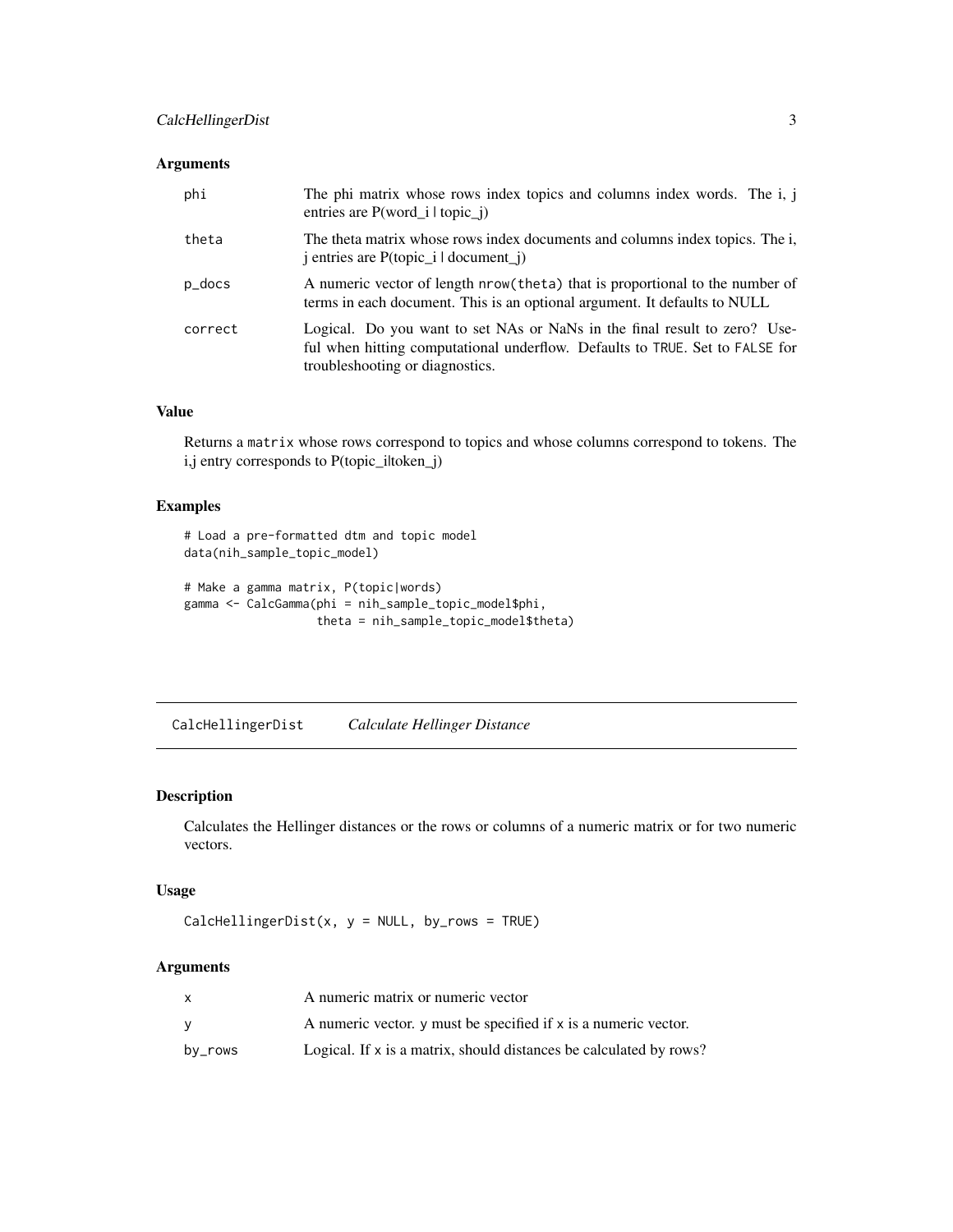#### <span id="page-3-0"></span>Value

If  $x$  is a matrix, this returns an square and symmetric matrix. The i,j entries correspond to the Hellinger Distance between the rows of x (or the columns of x if by\_rows = FALSE). If x and y are vectors, this returns a numeric scalar whose value is the Hellinger Distance between x and y.

#### Examples

```
x \le rchisq(n = 100, df = 8)
y \le -x^2CalcHellingerDist(x = x, y = y)
mymat <- rbind(x, y)
CalcHellingerDist(x = mymat)
```
CalcJSDivergence *Calculate Jensen-Shannon Divergence*

#### Description

This function calculates the Jensen Shannon Divergence for the rows or columns of a numeric matrix or for two numeric vectors.

#### Usage

```
CalcJSDivergence(x, y = NULL, by_rows = TRUE)
```
#### Arguments

| x       | A numeric matrix or numeric vector                                 |
|---------|--------------------------------------------------------------------|
| v       | A numeric vector, y must be specified if x is a numeric vector.    |
| by_rows | Logical. If x is a matrix, should distances be calculated by rows? |

#### Value

If  $x$  is a matrix, this returns an square and symmetric matrix. The  $i, j$  entries correspond to the Hellinger Distance between the rows of x (or the columns of x if by\_rows = FALSE). If x and y are vectors, this returns a numeric scalar whose value is the Hellinger Distance between x and y.

```
x \le rchisq(n = 100, df = 8)
y \le -x^2CalcJSDivergence(x = x, y = y)
mymat \leq rbind(x, y)
CalcJSDivergence(x = mymat)
```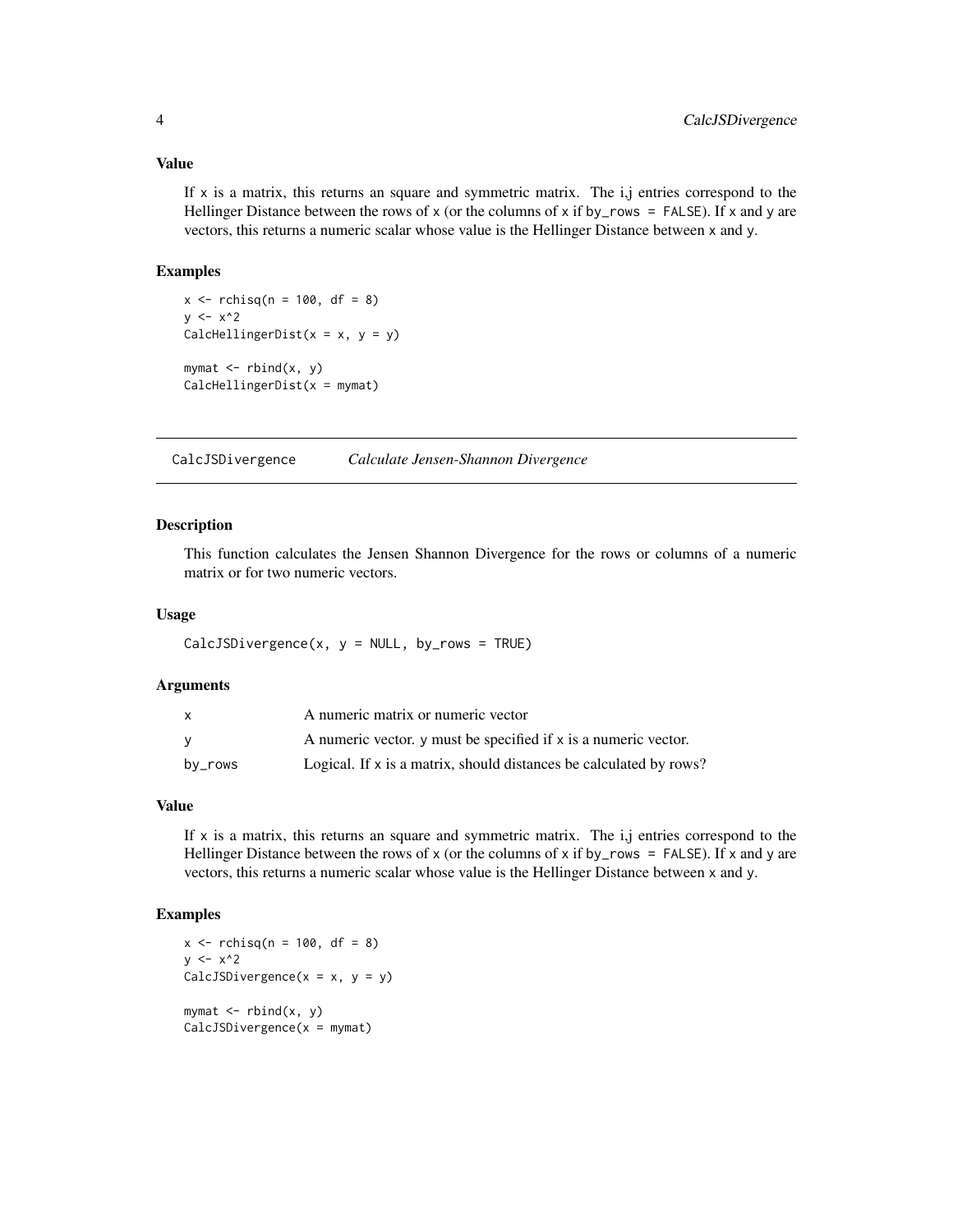<span id="page-4-0"></span>

This function takes a DTM, phi matrix (P(word|topic)), and a theta matrix (P(topic|document)) and returns a single value for the likelihood of the data given the model.

#### Usage

CalcLikelihood(dtm, phi, theta, ...)

#### Arguments

| dtm   | The document term matrix of class dgCMatrix.                                                                                                              |
|-------|-----------------------------------------------------------------------------------------------------------------------------------------------------------|
| phi   | The phi matrix whose rows index topics and columns index words. The i, j<br>entries are $P(word_i   topic_i)$                                             |
| theta | The theta matrix whose rows index documents and columns index topics. The i,<br>$\mathbf{j}$ entries are P(topic_ $\mathbf{i}$   document_ $\mathbf{j}$ ) |
| .     | Other arguments to pass to TmParallelApply. See note, below.                                                                                              |

### Value

Returns an object of class numeric corresponding to the log likelihood.

#### Note

This function performs parallel computation if dtm has more than 3,000 rows. The default is to use all available cores according to [detectCores](#page-0-0). However, this can be modified by passing the cpus argument when calling this function.

```
# Load a pre-formatted dtm and topic model
data(nih_sample_dtm)
data(nih_sample_topic_model)
# Get the likelihood of the data given the fitted model parameters
ll <- CalcLikelihood(dtm = nih_sample_dtm,
                     phi = nih_sample_topic_model$phi,
                     theta = nih_sample_topic_model$theta)
```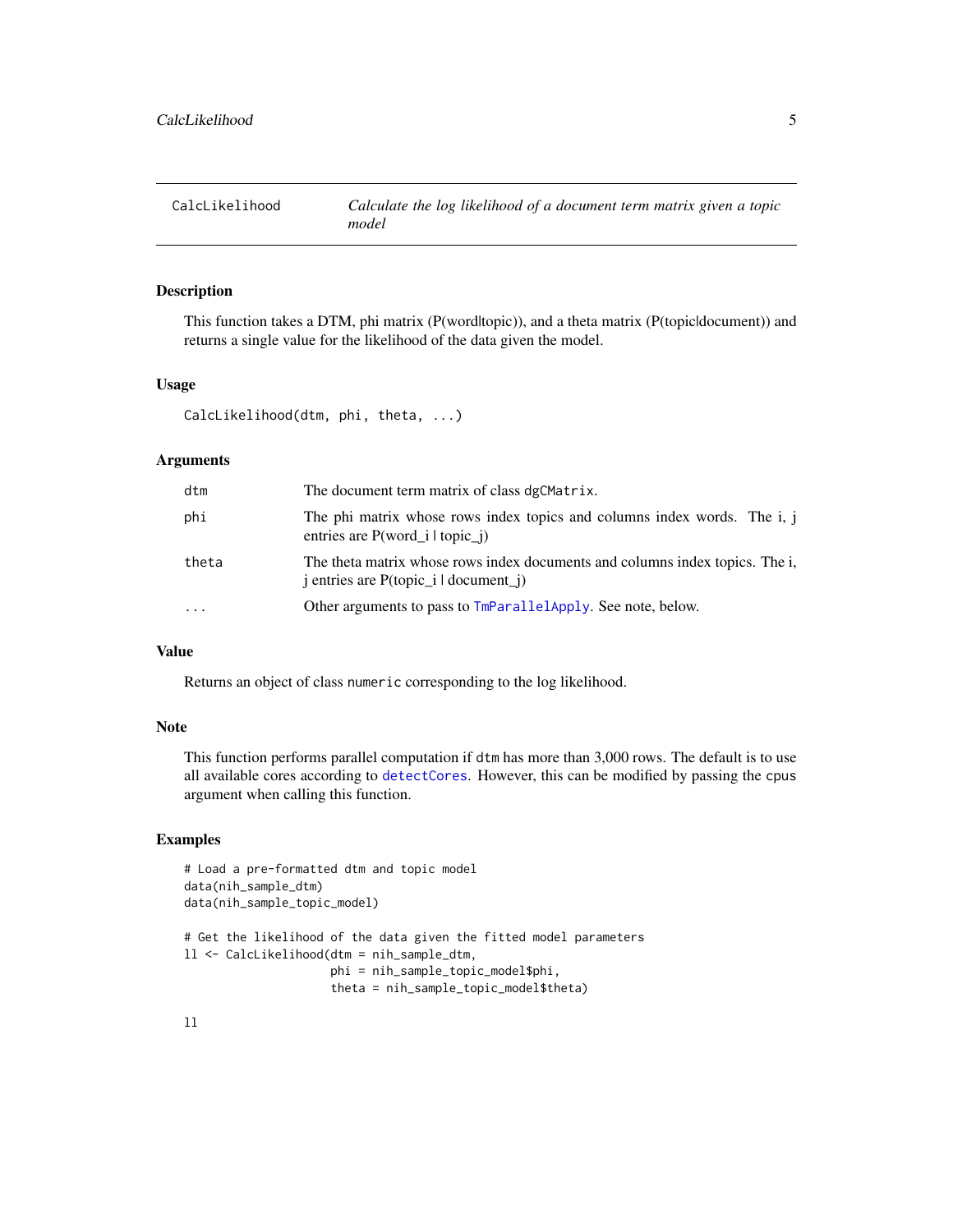<span id="page-5-1"></span><span id="page-5-0"></span>CalcProbCoherence *Probabilistic coherence of topics*

#### Description

Calculates the probabilistic coherence of a topic or topics. This approximates semantic coherence or human understandability of a topic.

#### Usage

CalcProbCoherence(phi, dtm, M = 5)

#### Arguments

| phi | A numeric matrix or a numeric vector. The vector, or rows of the matrix rep-    |
|-----|---------------------------------------------------------------------------------|
|     | resent the numeric relationship between topic(s) and terms. For example, this   |
|     | relationship may be p(word topic) or p(topic word).                             |
| dtm | A document term matrix or co-occurrence matrix of class matrix or whose class   |
|     | inherits from the Matrix package. Columns must index terms.                     |
| M   | An integer for the number of words to be used in the calculation. Defaults to 5 |

#### Value

Returns an object of class numeric corresponding to the probabilistic coherence of the input topic(s).

#### Examples

```
# Load a pre-formatted dtm and topic model
data(nih_sample_topic_model)
data(nih_sample_dtm)
CalcProbCoherence(phi = nih_sample_topic_model$phi, dtm = nih_sample_dtm, M = 5)
```
CalcTopicModelR2 *Calculate the R-squared of a topic model.*

#### Description

Function to calculate R-squared for a topic model. This uses a geometric interpretation of R-squared as the proportion of total distance each document is from the center of all the documents that is explained by the model.

#### Usage

```
CalcTopicModelR2(dtm, phi, theta, ...)
```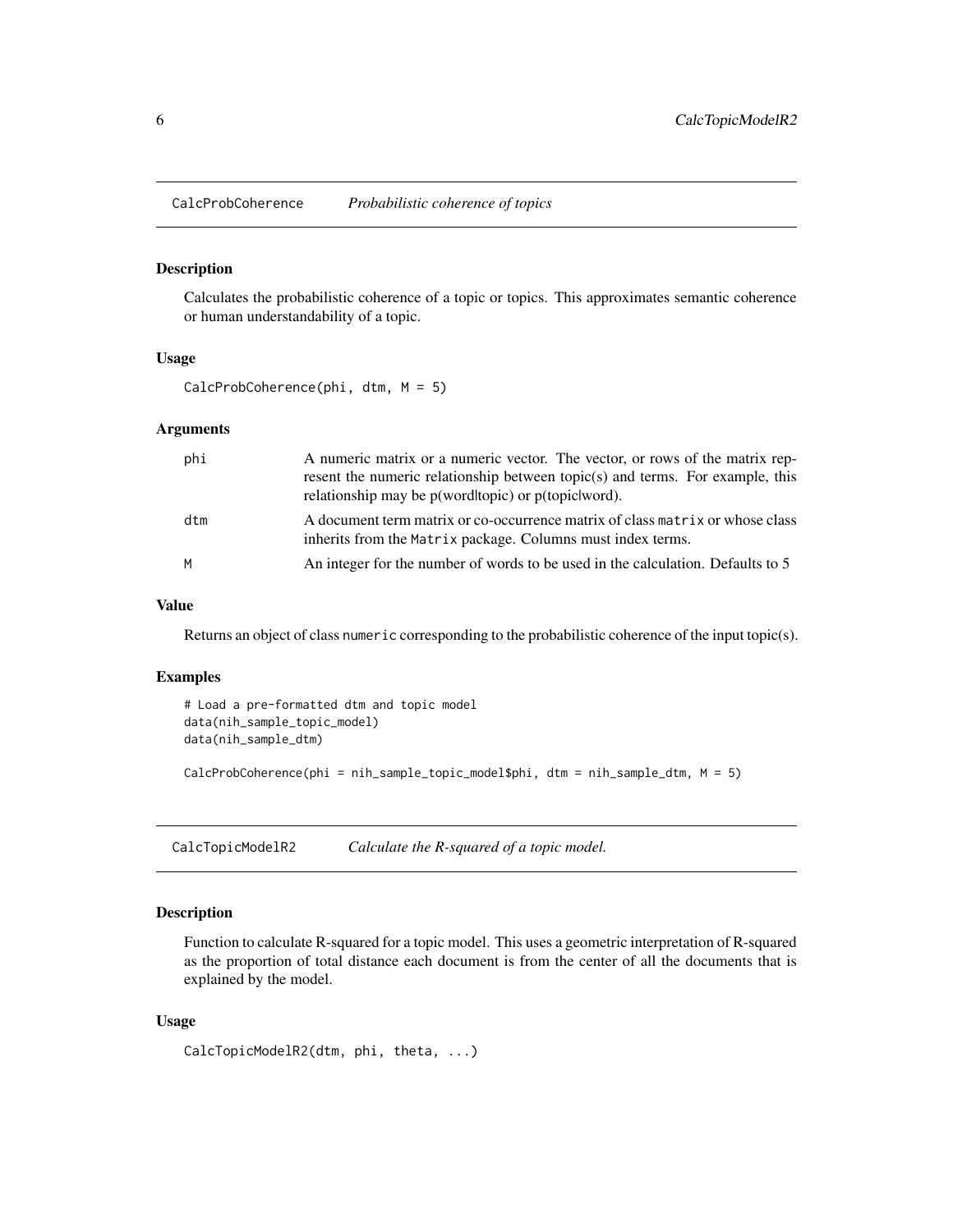#### <span id="page-6-0"></span>Arguments

| dtm       | A documents by terms dimensional document term matrix of class dgCMatrix<br>or of class matrix. |
|-----------|-------------------------------------------------------------------------------------------------|
| phi       | A topics by terms dimensional matrix where each entry is p(term i ltopic j)                     |
| theta     | A documents by topics dimensional matrix where each entry is p(topic_jldocument_d)              |
| $\ddotsc$ | Other arguments to be passed to TmParallelApply. See note, below.                               |

#### Value

Returns an object of class numeric representing the proportion of variability in the data that is explained by the topic model.

#### Note

This function performs parallel computation if dtm has more than 3,000 rows. The default is to use all available cores according to [detectCores](#page-0-0). However, this can be modified by passing the cpus argument when calling this function.

#### Examples

```
# Load a pre-formatted dtm and topic model
data(nih_sample_dtm)
data(nih_sample_topic_model)
# Get the R-squared of the model
r2 <- CalcTopicModelR2(dtm = nih_sample_dtm,
                     phi = nih_sample_topic_model$phi,
                     theta = nih_sample_topic_model$theta)
```
r2

Cluster2TopicModel *Represent a document clustering as a topic model*

#### Description

Represents a document clustering as a topic model of two matrices. phi: P(term | cluster) theta: P(cluster | document)

#### Usage

Cluster2TopicModel(dtm, clustering, ...)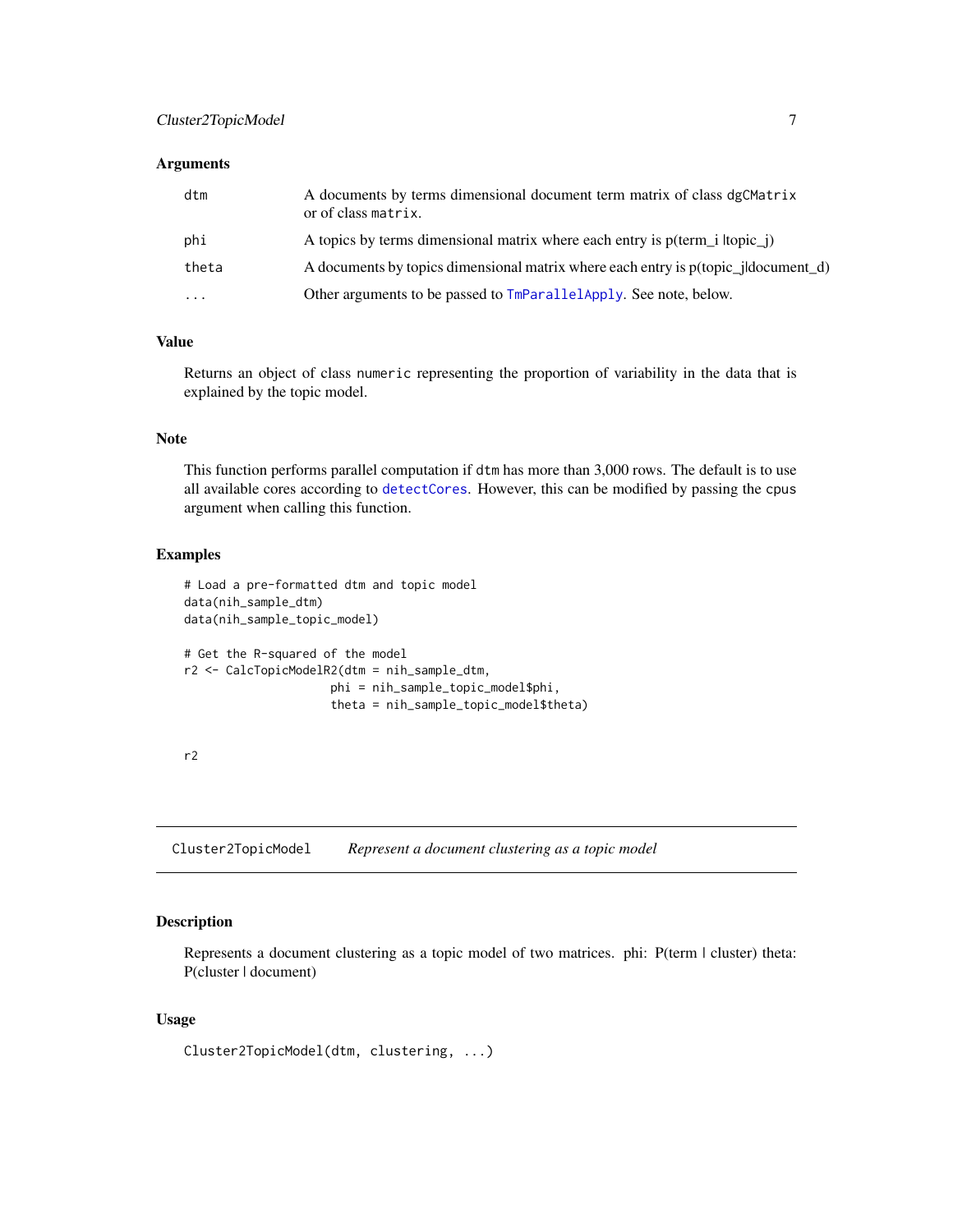#### <span id="page-7-0"></span>**Arguments**

| dtm        | A document term matrix of class dgCMatrix or whose class inherits from the<br>Matrix package. Columns must index terms, rows must index documents. |
|------------|----------------------------------------------------------------------------------------------------------------------------------------------------|
| clustering | A vector of length nrow(dtm) whose entries form a partitional clustering of the<br>documents.                                                      |
| $\cdot$    | Other arguments to be passed to TmParallelApply.                                                                                                   |

#### Value

Returns a list with two elements, phi and theta. 'phi' is a matrix whose j-th row represents P(terms | cluster\_j). 'theta' is a matrix whose j-th row represents P(clusters | document\_j). Each row of theta should only have one non-zero element.

#### Examples

```
## Not run:
# Load pre-formatted data for use
data(nih_sample_dtm)
data(nih_sample)
result <- Cluster2TopicModel(dtm = nih_sample_dtm,
                             clustering = nih_sample$IC_NAME)
## End(Not run)
```
CreateDtm *Convert a character vector to a document term matrix.*

#### Description

This is the main document term matrix creating function for textmineR. In most cases, all you need to do is import documents as a character vector in R and then run this function to get a document term matrix that is compatible with the rest of textmineR's functionality and many other libraries. CreateDtm is built on top of the excellent [text2vec](#page-0-0) library.

#### Usage

```
CreateDtm(doc\_vec, doc\_names = names(doc\_vec), ngram\_window = c(1, 1),stopword_vec = c(stopwords::stopwords("en"),
  stopwords::stopwords(source = "smart")), lower = TRUE,
  remove_punctuation = TRUE, remove_numbers = TRUE,
  stem_lemma_function = NULL, verbose = FALSE, ...)
```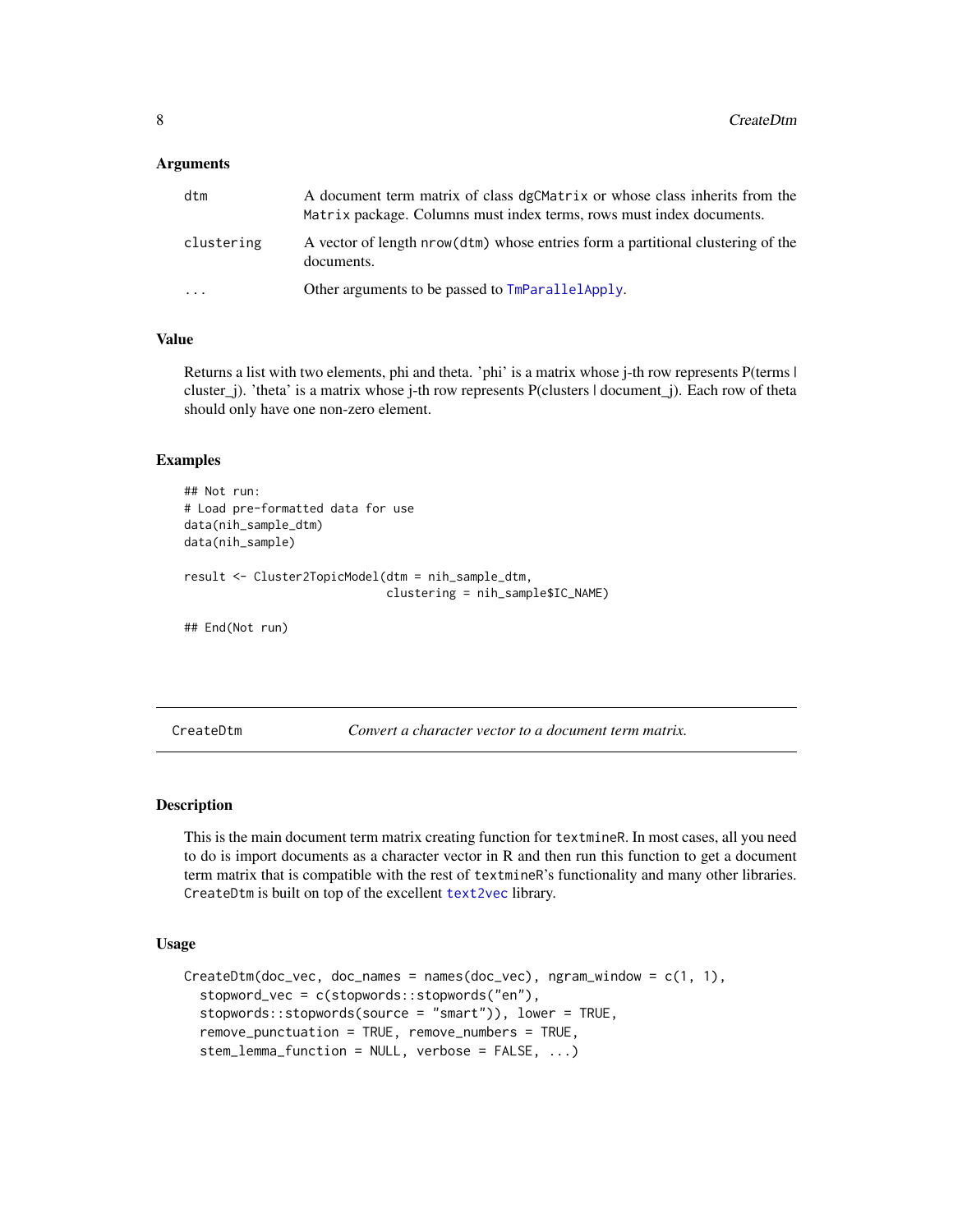#### <span id="page-8-0"></span>CreateDtm 9

#### Arguments

| doc_vec             | A character vector of documents.                                                                                                                                           |  |
|---------------------|----------------------------------------------------------------------------------------------------------------------------------------------------------------------------|--|
| doc_names           | A vector of names for your documents. Defaults to names (doc_vec). If NULL,<br>then doc_names is set to be 1: length(doc_vec).                                             |  |
| ngram_window        | A numeric vector of length 2. The first entry is the minimum n-gram size; the<br>second entry is the maximum n-gram size. Defaults to $c(1, 1)$ .                          |  |
| stopword_vec        | A character vector of stopwords you would like to remove. Defaults to c(stopwords::stopwords("en")<br>If you do not want stopwords removed, specify stopword_vec = $c()$ . |  |
| lower               | Do you want all words coerced to lower case? Defaults to TRUE                                                                                                              |  |
| remove_punctuation  |                                                                                                                                                                            |  |
|                     | Do you want to convert all non-alpha numeric characters to spaces? Defaults to<br>TRUE                                                                                     |  |
|                     | remove_numbers Do you want to convert all numbers to spaces? Defaults to TRUE                                                                                              |  |
| stem_lemma_function |                                                                                                                                                                            |  |
|                     | A function that you would like to apply to the documents for stemming, lemma-<br>tization, or similar. See examples for usage.                                             |  |
| verbose             | Defaults to TRUE. Do you want to see status during vectorization?                                                                                                          |  |
| $\cdots$            | Other arguments to be passed to TmParallelApply.                                                                                                                           |  |
|                     |                                                                                                                                                                            |  |

#### Value

A document term matrix of class dgCMatrix. The rows index documents. The columns index terms. The i, j entries represent the count of term j appearing in document i.

### Note

The following transformations are applied to stopword\_vec as well as doc\_vec: lower, remove\_punctuation, remove\_numbers

See [stopwords](#page-0-0) for details on the default to the stopword\_vec argument.

#### Examples

```
## Not run:
data(nih_sample)
# DTM of unigrams and bigrams
dtm <- CreateDtm(doc_vec = nih_sample$ABSTRACT_TEXT,
                 doc_names = nih_sample$APPLICATION_ID,
                 ngram\_window = c(1, 2)# DTM of unigrams with Porter's stemmer applied
dtm <- CreateDtm(doc_vec = nih_sample$ABSTRACT_TEXT,
                 doc_names = nih_sample$APPLICATION_ID,
                 stem_lemma_function = function(x) SnowballC::wordStem(x, "porter"))
```
## End(Not run)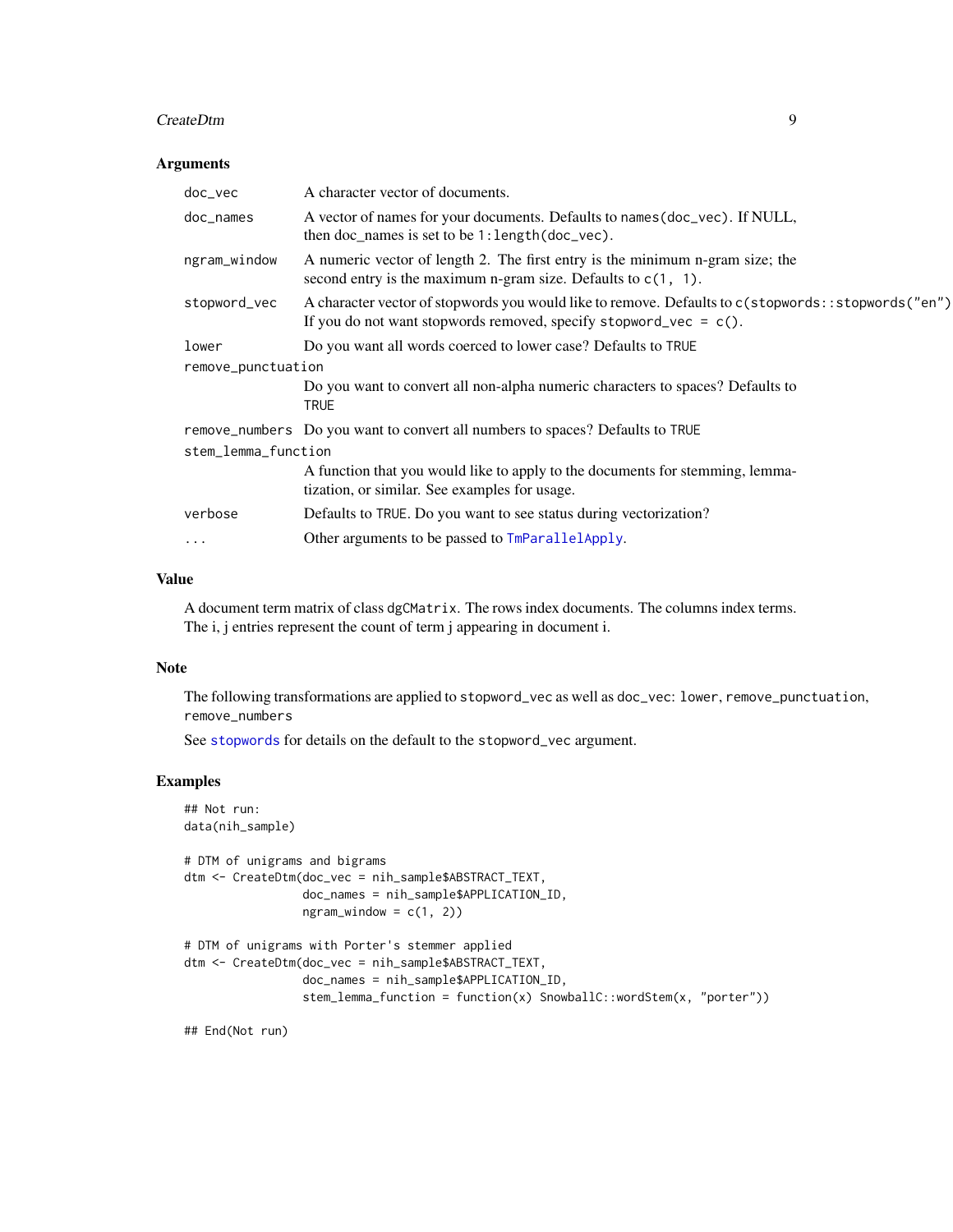<span id="page-9-0"></span>This is the main term co-occurrence matrix creating function for textmineR. In most cases, all you need to do is import documents as a character vector in R and then run this function to get a term co-occurrence matrix that is compatible with the rest of textmineR's functionality and many other libraries. CreateTcm is built on top of the excellent [text2vec](#page-0-0) library.

#### Usage

```
CreateTerm(doc\_vec, skipgram\_window = Inf, ngram\_window = c(1, 1),stopword_vec = c(stopwords::stopwords("en"),
  stopwords::stopwords(source = "smart")), lower = TRUE,
  remove_punctuation = TRUE, remove_numbers = TRUE,
  stem_lemma_function = NULL, verbose = FALSE, ...)
```
#### Arguments

| $doc\_vec$<br>skipgram_window | A character vector of documents.                                                                                                                                                                           |  |
|-------------------------------|------------------------------------------------------------------------------------------------------------------------------------------------------------------------------------------------------------|--|
|                               | An integer window, from 0 to Inf for skip-grams. Defaults to Inf. See 'Details',<br>below.                                                                                                                 |  |
| ngram_window                  | A numeric vector of length 2. The first entry is the minimum n-gram size; the<br>second entry is the maximum n-gram size. Defaults to $c(1, 1)$ . Must be<br>$c(1, 1)$ if skipgram_window is not 0 or Inf. |  |
| stopword_vec                  | A character vector of stopwords you would like to remove. Defaults to c(stopwords::stopwords("en")<br>If you do not want stopwords removed, specify stopword_vec = $c()$ .                                 |  |
| lower                         | Do you want all words coerced to lower case? Defaults to TRUE                                                                                                                                              |  |
| remove_punctuation            |                                                                                                                                                                                                            |  |
|                               | Do you want to convert all non-alpha numeric characters to spaces? Defaults to<br><b>TRUE</b>                                                                                                              |  |
|                               | remove_numbers Do you want to convert all numbers to spaces? Defaults to TRUE                                                                                                                              |  |
| stem_lemma_function           |                                                                                                                                                                                                            |  |
|                               | A function that you would like to apply to the documents for stemming, lemma-<br>tization, or similar. See examples for usage.                                                                             |  |
| verbose                       | Defaults to TRUE. Do you want to see status during vectorization?                                                                                                                                          |  |
| $\cdots$                      | Other arguments to be passed to TmParallelApply.                                                                                                                                                           |  |
|                               |                                                                                                                                                                                                            |  |

#### Details

Setting skipgram\_window counts the number of times that term j appears within skipgram\_window places of term i. Inf and 0 create somewhat special TCMs. Setting skipgram\_window to Inf counts the number of documents in which term j and term i occur together. Setting skipgram\_window to 0 counts the number of terms shared by document j and document i. A TCM where skipgram\_window is 0 is the only TCM that will be symmetric.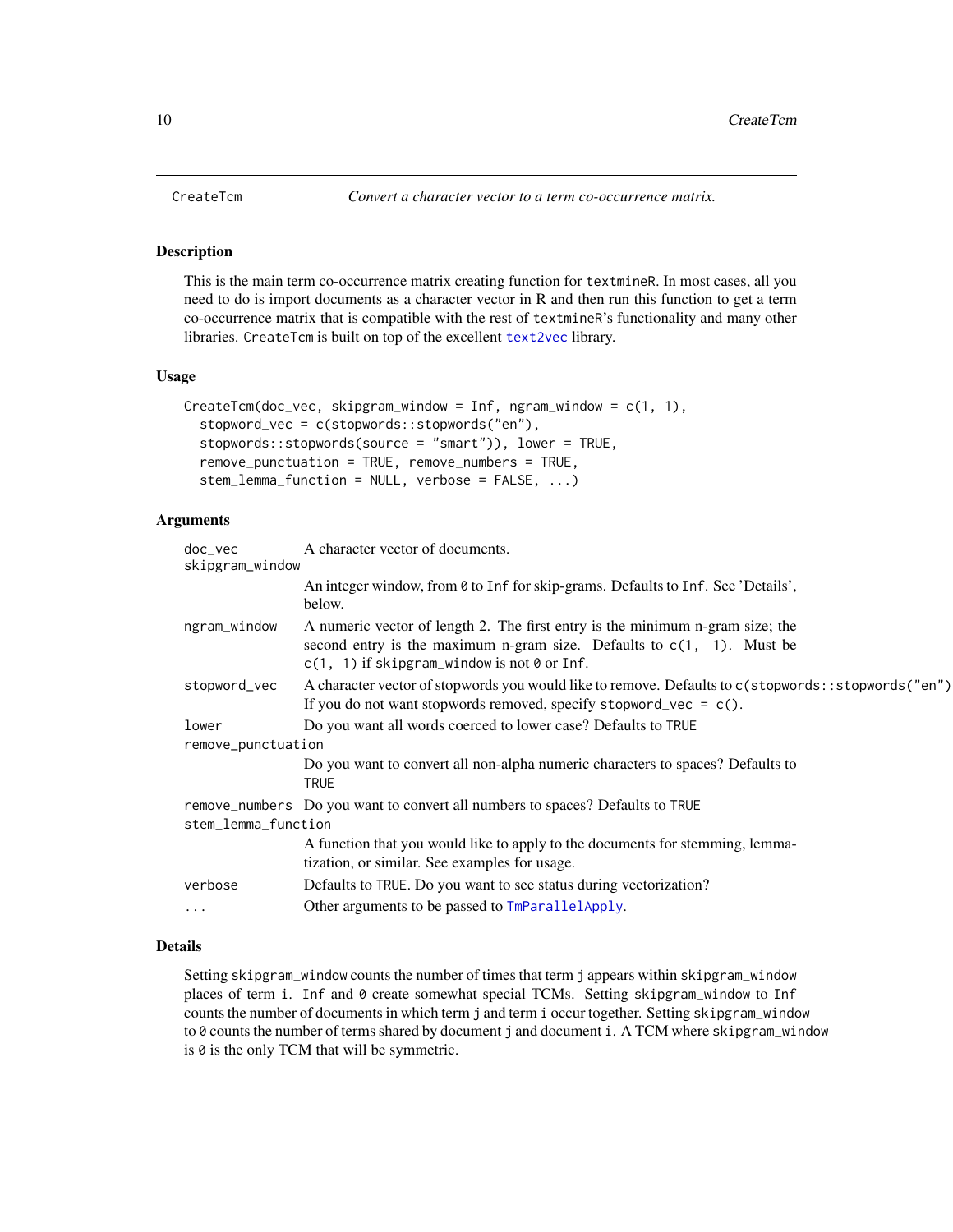#### <span id="page-10-0"></span>Dtm2Docs 11

#### Value

A document term matrix of class dgCMatrix. The rows index documents. The columns index terms. The i, j entries represent the count of term j appearing in document i.

#### **Note**

The following transformations are applied to stopword\_vec as well as doc\_vec: lower, remove\_punctuation, remove\_numbers

See [stopwords](#page-0-0) for details on the default to the stopword\_vec argument.

#### Examples

```
## Not run:
data(nih_sample)
# TCM of unigrams and bigrams
tcm <- CreateTcm(doc_vec = nih_sample$ABSTRACT_TEXT,
                 skipgram_window = Inf,
                 ngram\_window = c(1, 2)# TCM of unigrams and a skip=gram window of 3, applying Porter's word stemmer
tcm <- CreateTcm(doc_vec = nih_sample$ABSTRACT_TEXT,
                 skipgram_window = 3,
                 stem_lemma_function = function(x) SnowballC::wordStem(x, "porter"))
```
## End(Not run)

Dtm2Docs *Convert a DTM to a Character Vector of documents*

#### Description

This function takes a sparse matrix (DTM) as input and returns a character vector whose length is equal to the number of rows of the input DTM.

#### Usage

```
Dtm2Docs(dtm, ...)
```
#### Arguments

| dtm      | A sparse Matrix from the matrix package whose rownames correspond to docu- |
|----------|----------------------------------------------------------------------------|
|          | ments and colnames correspond to words                                     |
| $\cdots$ | Other arguments to be passed to TmParallelApply. See note, below.          |

#### Value

Returns a character vector. Each entry of this vector corresponds to the rows of dtm.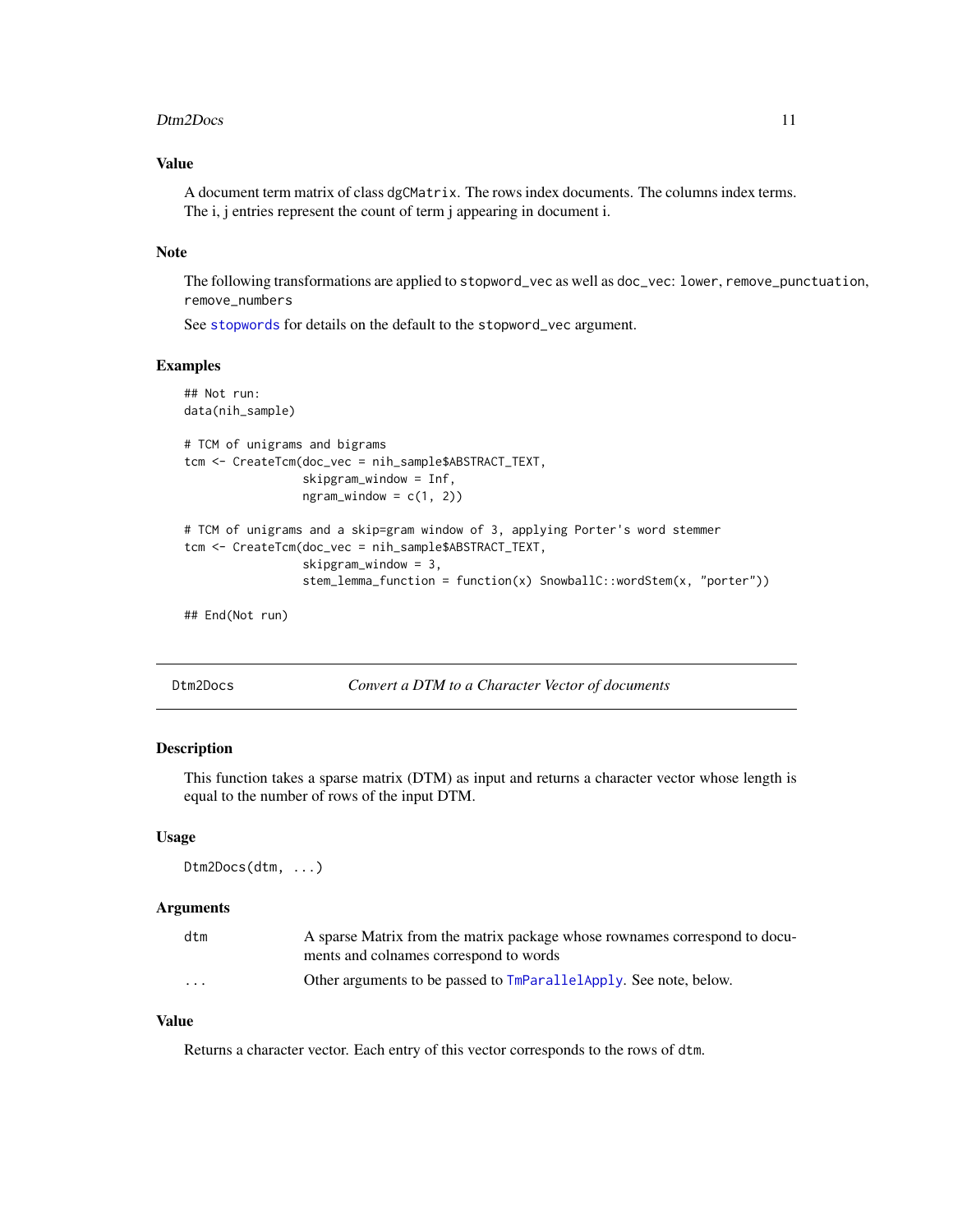This function performs parallel computation if dtm has more than 3,000 rows. The default is to use all available cores according to [detectCores](#page-0-0). However, this can be modified by passing the cpus

#### Examples

```
# Load a pre-formatted dtm and topic model
data(nih_sample)
data(nih_sample_dtm)
# see the original documents
nih_sample$ABSTRACT_TEXT[ 1:3 ]
# see the new documents re-structured from the DTM
new_docs <- Dtm2Docs(dtm = nih_sample_dtm)
new_docs[ 1:3 ]
```
argument when calling this function.

```
Dtm2Lexicon Turn a document term matrix into a list for LDA Gibbs sampling
```
#### Description

Represents a document term matrix as a list.

#### Usage

```
Dtm2Lexicon(dtm, ...)
```
#### Arguments

| dtm      | A document term matrix (or term co-occurrence matrix) of class dgCMatrix. |
|----------|---------------------------------------------------------------------------|
| $\cdots$ | Other arguments to be passed to TmParallelApply.                          |

#### Value

Returns a list. Each element of the list represents a row of the input matrix. Each list element contains a numeric vector with as many entries as tokens in the original document. The entries are the column index for that token, minus 1.

<span id="page-11-0"></span>

## Note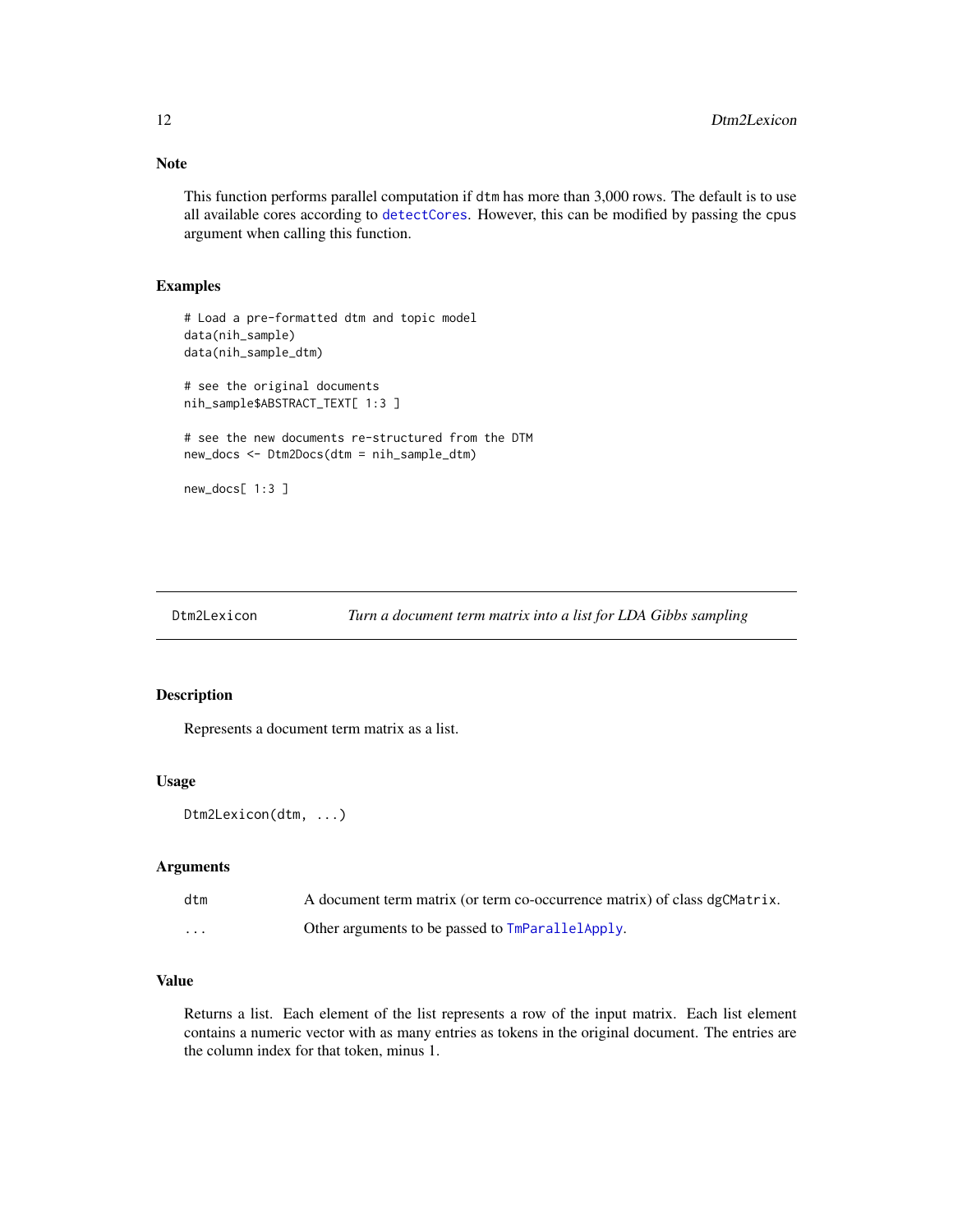#### <span id="page-12-0"></span>Dtm2Tcm 13

#### Examples

```
## Not run:
# Load pre-formatted data for use
data(nih_sample_dtm)
result <- Dtm2Lexicon(dtm = nih_sample_dtm,
                      cpus = 2)## End(Not run)
```
Dtm2Tcm *Turn a document term matrix into a term co-occurrence matrix*

#### Description

Turn a document term matrix, whose rows index documents and whose columns index terms, into a term co-occurrence matrix. A term co-occurrence matrix's rows and columns both index terms. See details, below.

#### Usage

Dtm2Tcm(dtm)

#### Arguments

dtm A document term matrix, generally of class dgCMatrix, though other classes, such as dgTMatrix, may also work without issue.

#### Value

Returns a square dgCMatrix whose rows and columns both index terms. The i, j entries of this matrix represent the count of term j across documents containing term i. Note that, while square, this matrix is not symmetric.

#### Examples

```
data(nih_sample_dtm)
```
tcm <- Dtm2Tcm(nih\_sample\_dtm)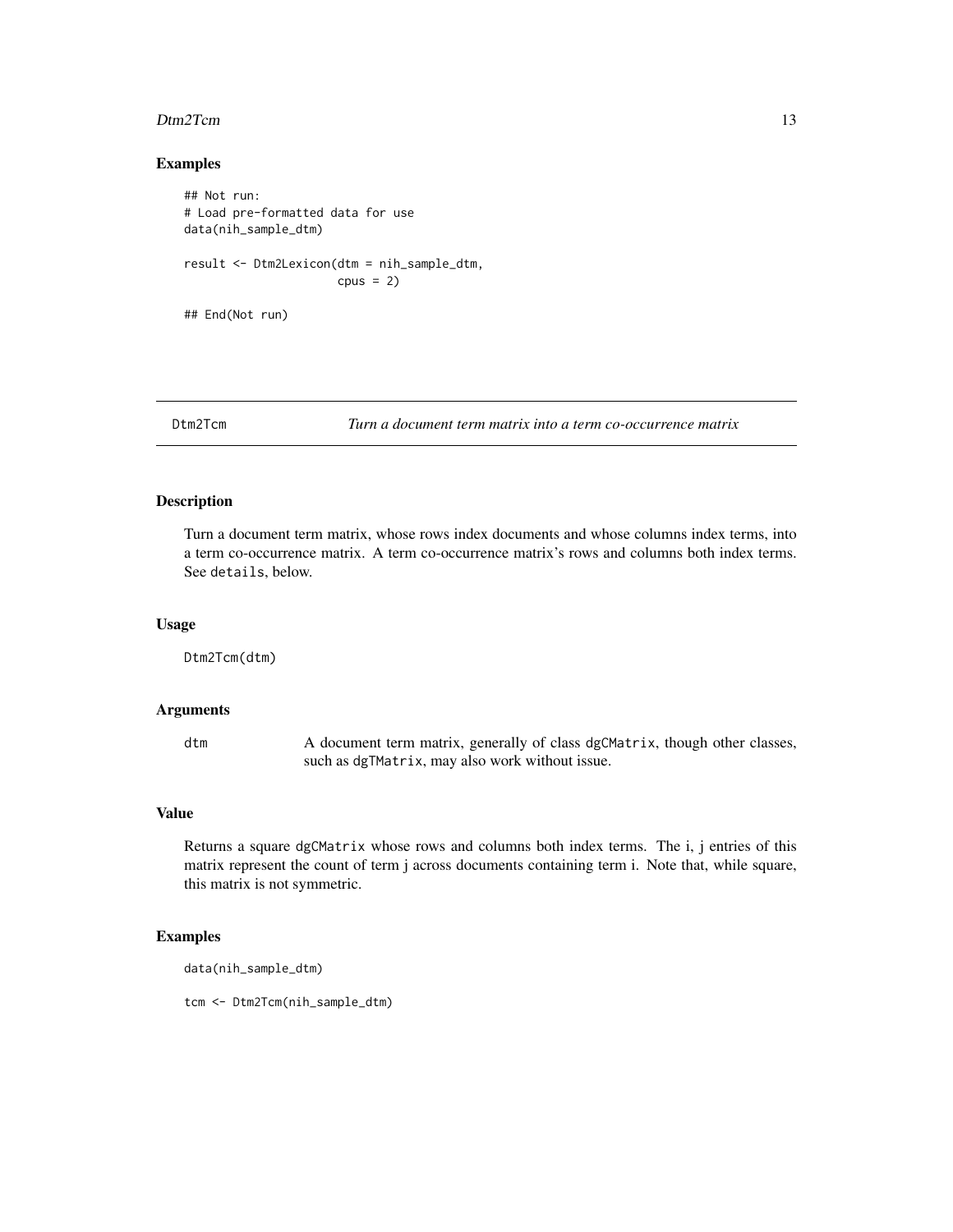<span id="page-13-0"></span>

A wrapper for the [CTM](#page-0-0) function based on Blei's original code that returns a nicely-formatted topic model.

#### Usage

```
FitCtmModel(dtm, k, calc_coherence = TRUE, calc_r2 = FALSE,
  return\_all = TRUE, ...
```
#### Arguments

| dtm        | A document term matrix of class dgCMatrix                                                                                       |
|------------|---------------------------------------------------------------------------------------------------------------------------------|
| k          | Number of topics                                                                                                                |
|            | calc_coherence Do you want to calculate probabilistic coherence of topics after the model is<br>trained? Defaults to TRUE.      |
| $calc_r2$  | Do you want to calculate R-squared after the model is trained? Defaults to<br>FALSE.                                            |
| return_all | Logical. Do you want the raw results of the underlying function returned along<br>with the formatted results? Defaults to TRUE. |
| $\ddots$ . | Other arguments to pass to CTM or TmParallelApply.                                                                              |

#### Value

Returns a list with a minimum of two objects, phi and theta. The rows of phi index topics and the columns index tokens. The rows of theta index documents and the columns index topics.

```
# Load a pre-formatted dtm
data(nih_sample_dtm)
# Fit a CTM model on a sample of documents
model <- FitCtmModel(dtm = nih_sample_dtm[ sample(1:nrow(nih_sample_dtm) , 10) , ],
                    k = 3, return_all = FALSE)
```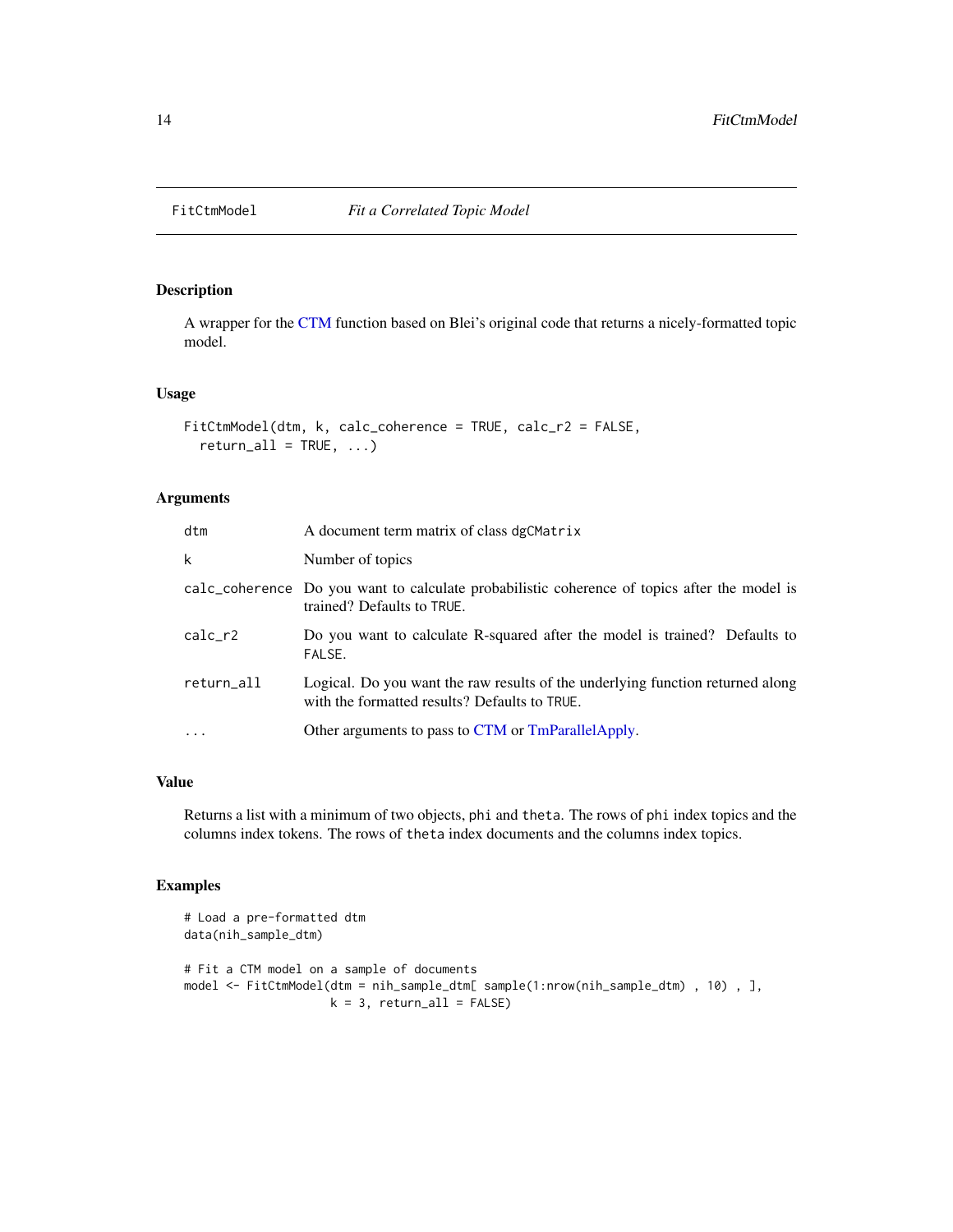<span id="page-14-1"></span><span id="page-14-0"></span>

Fit a Latent Dirichlet Allocation topic model using collapsed Gibbs sampling.

#### Usage

```
FitLdaModel(dtm, k, iterations = NULL, burnin = -1, alpha = 0.1,
 beta = 0.05, optimize_alpha = FALSE, calc_likelihood = FALSE,
  calc\_coherence = TRUE, calc_r2 = FALSE, ...)
```
#### Arguments

| dtm             | A document term matrix or term co-occurrence matrix of class dgCMatrix                                                                                                 |
|-----------------|------------------------------------------------------------------------------------------------------------------------------------------------------------------------|
| k               | Integer number of topics                                                                                                                                               |
| iterations      | Integer number of iterations for the Gibbs sampler to run. A future version may<br>include automatic stopping criteria.                                                |
| burnin          | Integer number of burnin iterations. If burnin is greater than -1, the resulting<br>"phi" and "theta" matrices are an average over all iterations greater than burnin. |
| alpha           | Vector of length k for asymmetric or a number for symmetric. This is the prior<br>for topics over documents                                                            |
| beta            | Vector of length ncol (dtm) for asymmetric or a number for symmetric. This is<br>the prior for words over topics.                                                      |
|                 | optimize_alpha Logical. Do you want to optimize alpha every 10 Gibbs iterations? Defaults to<br>FALSE.                                                                 |
| calc_likelihood |                                                                                                                                                                        |
|                 | Do you want to calculate the likelihood every 10 Gibbs iterations? Useful for<br>assessing convergence. Defaults to FALSE.                                             |
|                 | calc_coherence Do you want to calculate probabilistic coherence of topics after the model is<br>trained? Defaults to TRUE.                                             |
| $calc_r2$       | Do you want to calculate R-squared after the model is trained? Defaults to<br>FALSE.                                                                                   |
| $\cdots$        | Other arguments to be passed to TmParallelApply                                                                                                                        |

#### Details

EXPLAIN IMPLEMENTATION DETAILS

#### Value

Returns an S3 object of class c("LDA", "TopicModel"). DESCRIBE MORE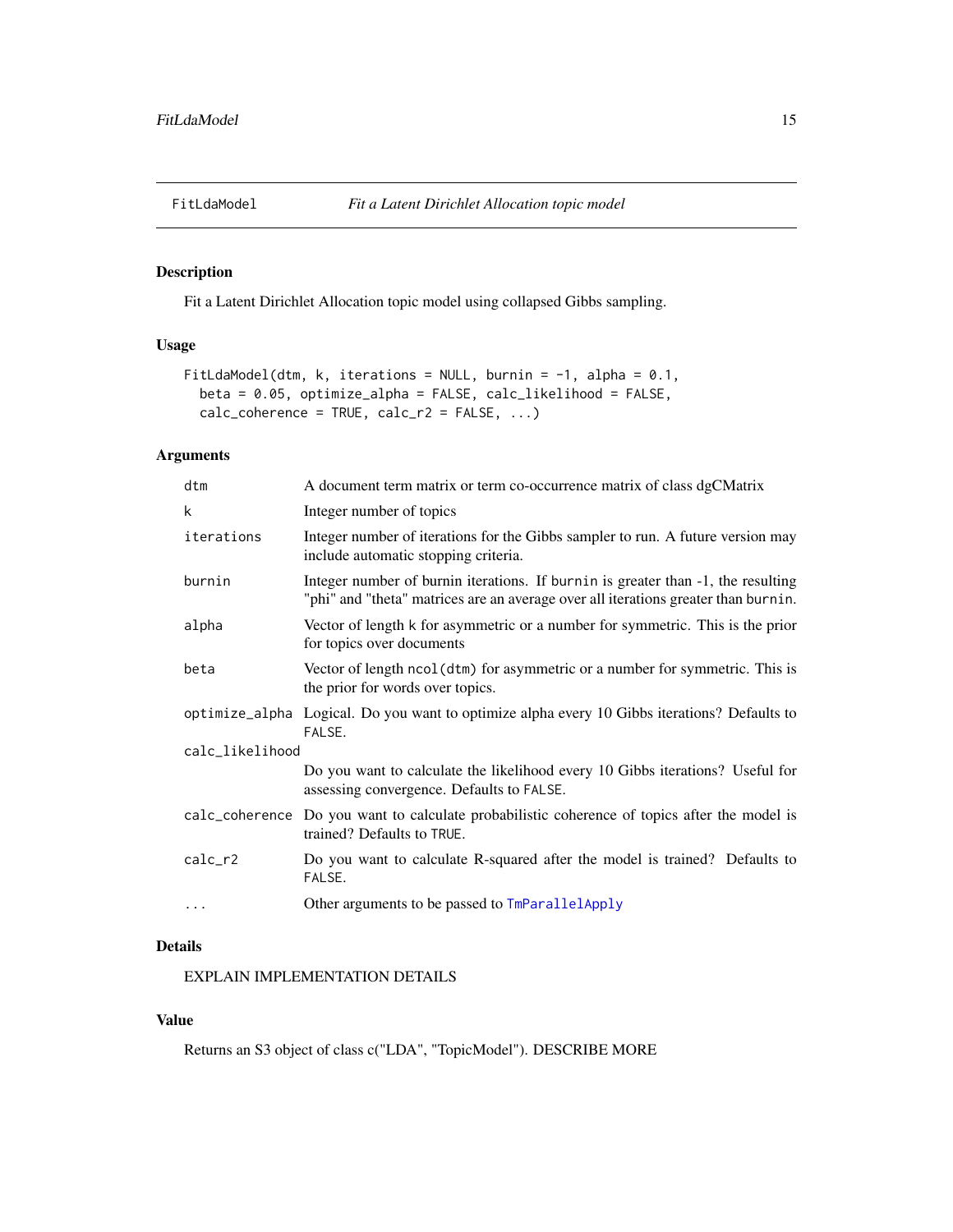#### Examples

```
# load some data
data(nih_sample_dtm)
# fit a model
set.seed(12345)
m \leq FitLdaModel(dtm = nih_sample_dtm[1:20,], k = 5,
                 iterations = 200, burnin = 175)
str(m)
# predict on held-out documents using gibbs sampling "fold in"
p1 <- predict(m, nih_sample_dtm[21:100,], method = "gibbs",
              iterations = 200, burnin = 175)
# predict on held-out documents using the dot product method
p2 <- predict(m, nih_sample_dtm[21:100,], method = "dot")
# compare the methods
barplot(rbind(p1[1,],p2[1,]), beside = TRUE, col = c("red", "blue"))
```
FitLsaModel *Fit a topic model using Latent Semantic Analysis*

#### Description

A wrapper for RSpectra::svds that returns a nicely-formatted latent semantic analysis topic model.

#### Usage

```
FitLsaModel(dtm, k, calc_coherence = TRUE, return_all = FALSE, ...)
```
#### Arguments

| dtm                     | A document term matrix of class Matrix: : dgCMatrix                                                                        |
|-------------------------|----------------------------------------------------------------------------------------------------------------------------|
| k                       | Number of topics                                                                                                           |
|                         | calc_coherence Do you want to calculate probabilistic coherence of topics after the model is<br>trained? Defaults to TRUE. |
| return_all              | Should all objects returned from RSpectra:: svds be returned here? Defaults<br>to FALSE                                    |
| $\cdot$ $\cdot$ $\cdot$ | Other arguments to pass to syds through its opts parameter.                                                                |

#### Details

Latent semantic analysis, LSA, uses single value decomposition to factor the document term matrix. In many LSA applications, TF-IDF weights are applied to the DTM before model fitting. However, this is not strictly necessary.

<span id="page-15-0"></span>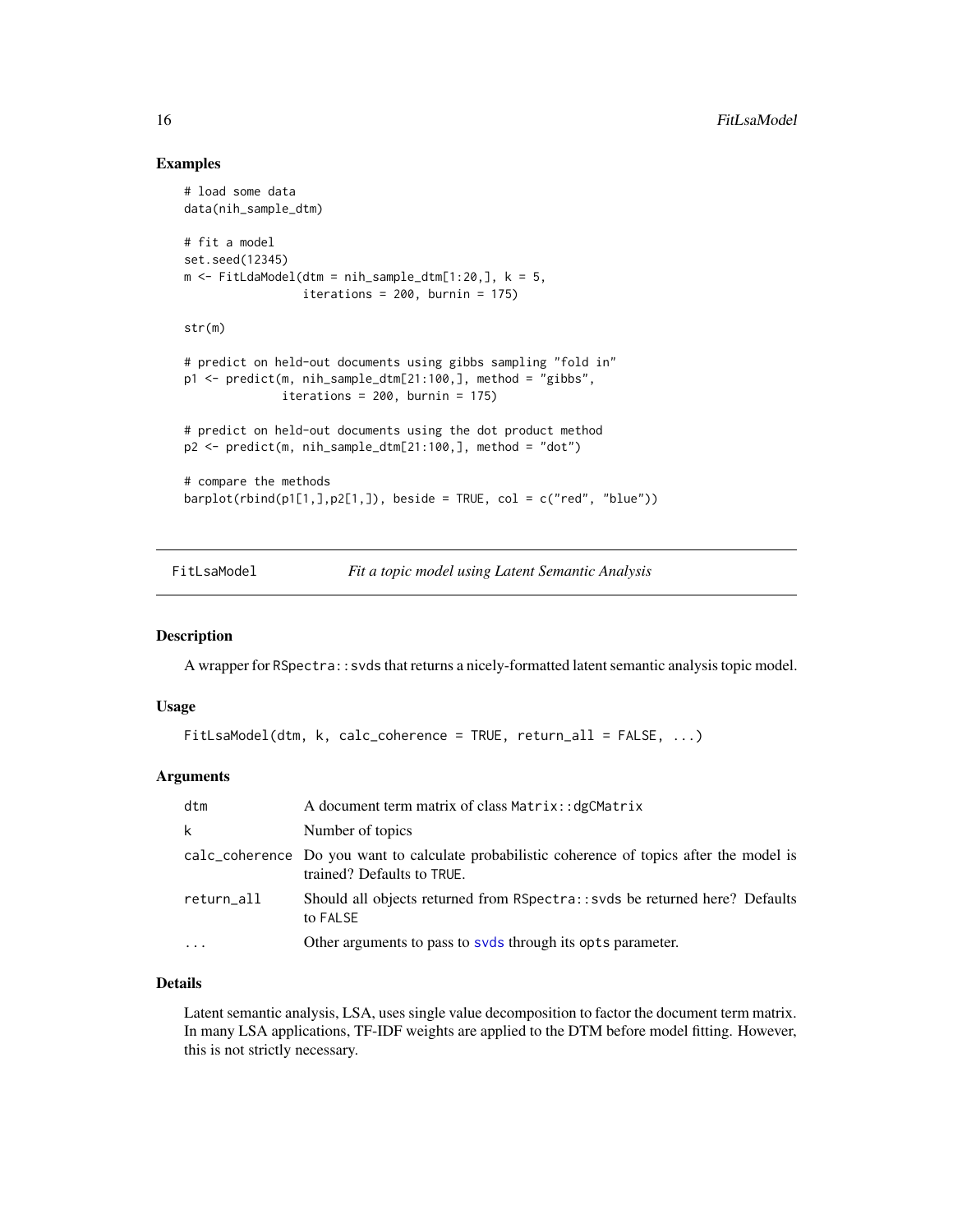#### <span id="page-16-0"></span>GetProbableTerms 17

#### Value

Returns a list with a minimum of three objects: phi, theta, and sv. The rows of phi index topics and the columns index tokens. The rows of theta index documents and the columns index topics. sv is a vector of singular values.

#### Examples

```
# Load a pre-formatted dtm
data(nih_sample_dtm)
# Convert raw word counts to TF-IDF frequency weights
idf <- log(nrow(nih_sample_dtm) / Matrix::colSums(nih_sample_dtm > 0))
dtm_tfidf <- Matrix::t(nih_sample_dtm) * idf
dtm_tfidf <- Matrix::t(dtm_tfidf)
# Fit an LSA model
model <- FitLsaModel(dtm = dtm_tfidf, k = 5)
str(model)
```
<span id="page-16-1"></span>GetProbableTerms *Get cluster labels using a "more probable" method of terms*

#### Description

Function extracts probable terms from a set of documents. Probable here implies more probable than in a corpus overall.

#### Usage

GetProbableTerms(docnames, dtm, p\_terms = NULL)

#### Arguments

| docnames | A character vector of rownames of dtm for set of documents                       |
|----------|----------------------------------------------------------------------------------|
| dtm      | A document term matrix of class matrix or dgCMatrix.                             |
| p_terms  | If not NULL (the default), a numeric vector representing the probability of each |
|          | term in the corpus whose names correspond to colnames (dtm).                     |

#### Value

Returns a numeric vector of the format p\_terms. The entries of the vectors correspond to the difference in the probability of drawing a term from the set of documents given by docnames and the probability of drawing that term from the corpus overall (p\_terms).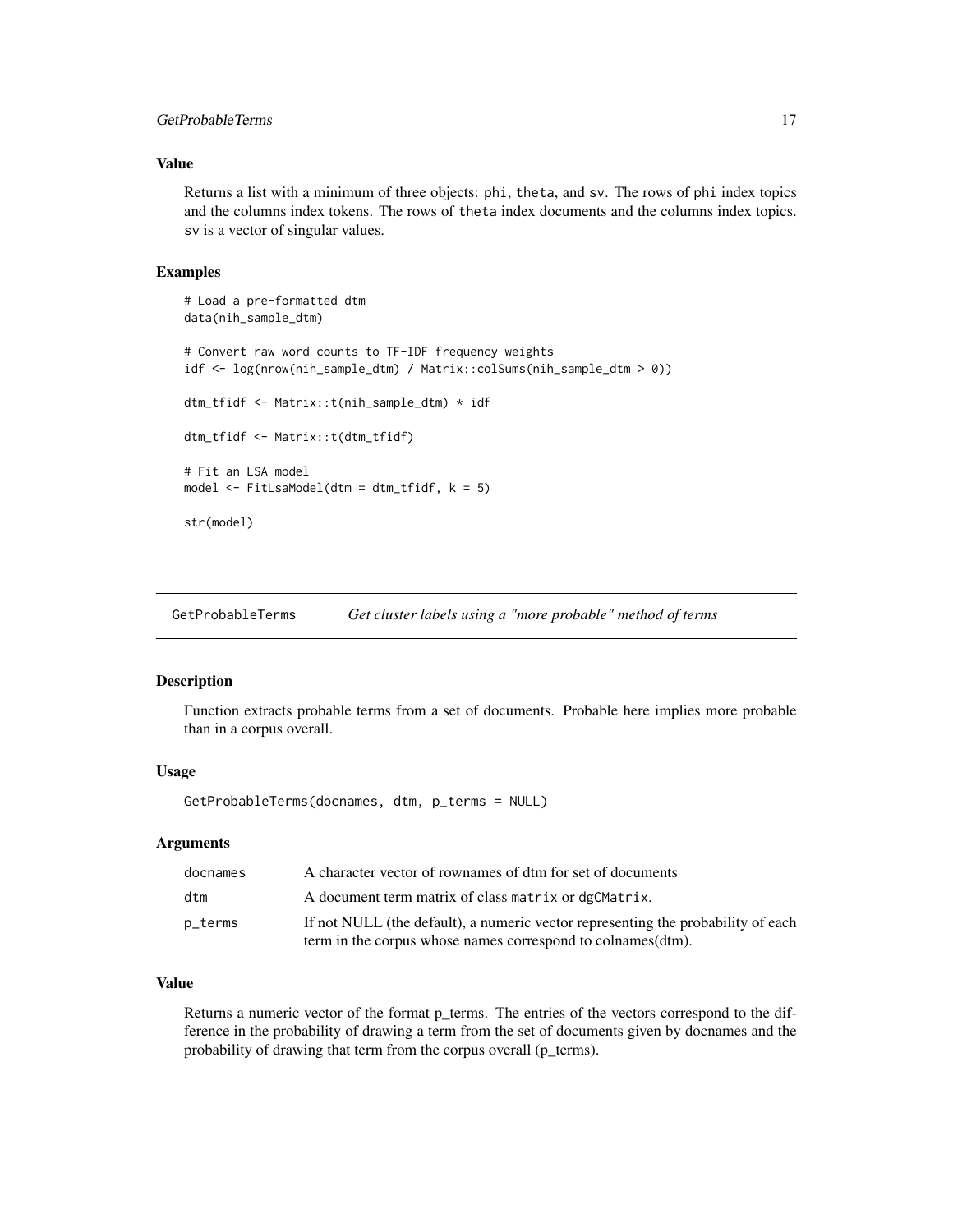#### <span id="page-17-0"></span>Examples

```
# Load a pre-formatted dtm and topic model
data(nih_sample_topic_model)
data(nih_sample_dtm)
# documents with a topic proportion of .25 or higher for topic 2
mydocs <- rownames(nih_sample_topic_model$theta)[ nih_sample_topic_model$theta[ , 2 ] >= 0.25 ]
term_probs <- Matrix::colSums(nih_sample_dtm) / sum(Matrix::colSums(nih_sample_dtm))
GetProbableTerms(docnames = mydocs, dtm = nih_sample_dtm, p_terms = term_probs)
```
GetTopTerms *Get Top Terms for each topic from a topic model*

#### Description

Takes topics by terms matrix and returns top M terms for each topic

#### Usage

GetTopTerms(phi, M)

#### Arguments

| phi | A matrix whose rows index topics and columns index words |
|-----|----------------------------------------------------------|
| M   | An integer for the number of terms to return             |

### Value

Returns a data. frame whose columns correspond to a topic and whose m-th row correspond to the m-th top term from the input phi.

```
# Load a pre-formatted dtm and topic model
data(nih_sample_topic_model)
top_terms <- GetTopTerms(phi = nih_sample_topic_model$phi, M = 5)
str(top_terms)
```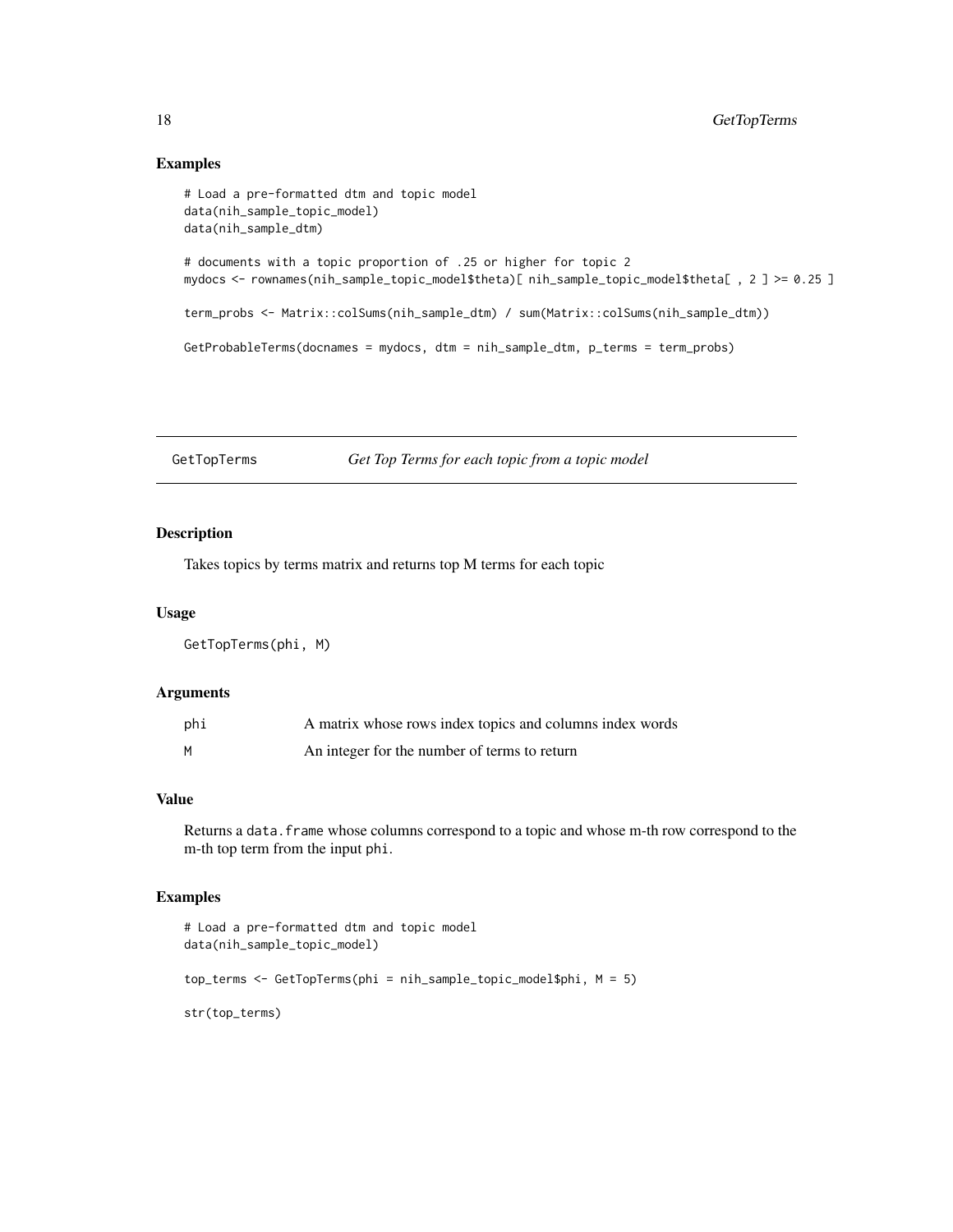<span id="page-18-0"></span>

These functions are internal helper functions for textmineR. They are not designed to be called by users. Each of the functions here are C++ functions. There are corresponding R functions that call these that add additional functionality.

<span id="page-18-1"></span>LabelTopics *Get some topic labels using a "more probable" method of terms*

#### Description

Function calls [GetProbableTerms](#page-16-1) with some rules to get topic labels. This function is in "superultra-mega alpha"; use at your own risk/discretion.

#### Usage

```
LabelTopics(assignments, dtm, M = 2)
```
#### Arguments

| assignments | A documents by topics matrix similar to theta. This will work best if this<br>matrix is sparse, with only a few non-zero topics per document.                      |
|-------------|--------------------------------------------------------------------------------------------------------------------------------------------------------------------|
| dtm         | A document term matrix of class matrix or dgCMatrix. The columns of dtm<br>should be n-grams whose colnames have a "_" where spaces would be between<br>the words. |
| M           | The number of n-gram labels you want to return. Defaults to 2                                                                                                      |

#### Value

Returns a matrix whose rows correspond to topics and whose j-th column corresponds to the j-th "best" label assignment.

```
# make a dtm with unigrams and bigrams
data(nih_sample_topic_model)
m <- nih_sample_topic_model
assignments \leq t(apply(m$theta, 1, function(x){
 x[ x < 0.05 ] <- 0
 x / sum(x)}))
```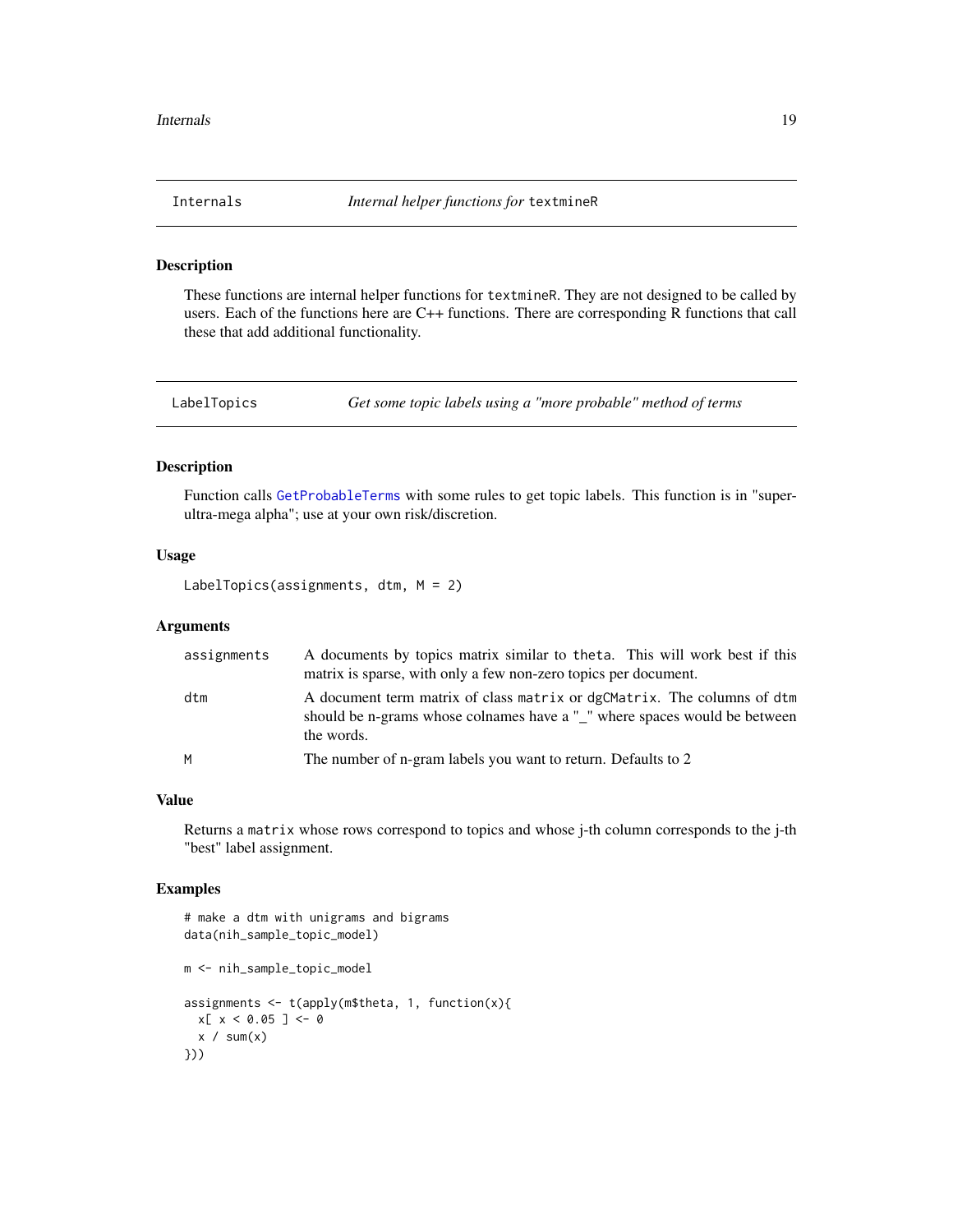```
assignments[is.na(assignments)] <- 0
```

```
labels <- LabelTopics(assignments = assignments, dtm = m$data, M = 2)
```
nih *Abstracts and metadata from NIH research grants awarded in 2014*

#### Description

This dataset holds information on research grants awarded by the National Institutes of Health (NIH) in 2014. The data set was downloaded in approximately January of 2015 from [http://exporter.](http://exporter.nih.gov/ExPORTER_Catalog.aspx) [nih.gov/ExPORTER\\_Catalog.aspx](http://exporter.nih.gov/ExPORTER_Catalog.aspx). It includes both 'projects' and 'abstracts' files.

#### Usage

data("nih\_sample") data("nih\_sample\_dtm") data("nih\_sample\_topic\_model")

#### Format

A data.frame of 100 randomly-sampled grants' abstracts and metadata. A dgCMatrix representing the document term matrix of abstracts from 100 randomly-sampled grants. A list containing a topic model of these 100 sampled grants.

#### Source

National Institutes of Health ExPORTER [http://exporter.nih.gov/ExPORTER\\_Catalog.aspx](http://exporter.nih.gov/ExPORTER_Catalog.aspx)

posterior *Posterior methods for topic models*

#### Description

posterior will draw from the posterior distribution of a topic model

#### Usage

posterior(object, ...)

#### Arguments

| object | An existing trained topic model  |
|--------|----------------------------------|
| .      | Additional arguments to the call |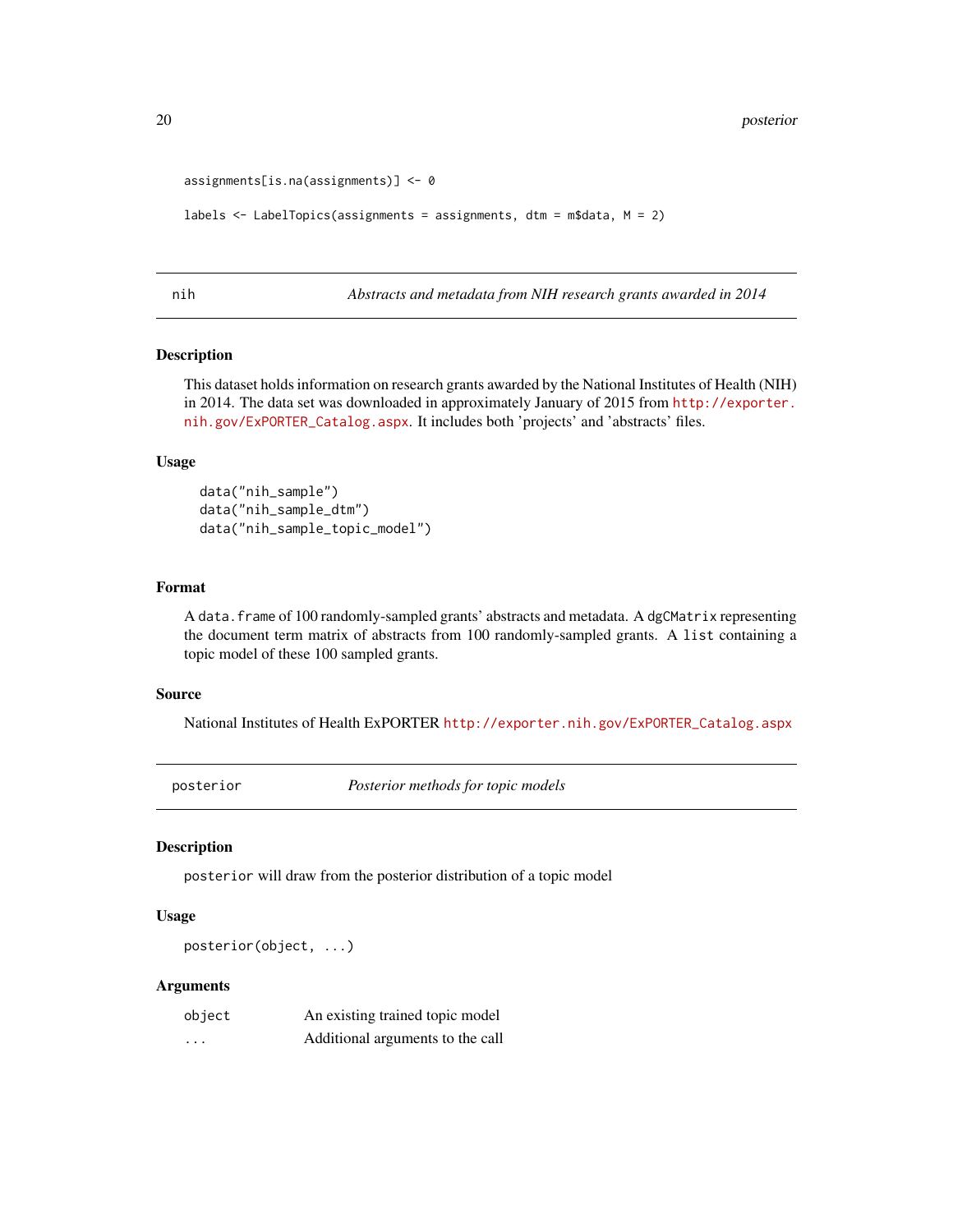<span id="page-20-0"></span>posterior.lda\_topic\_model

*Draw from the posterior of an LDA topic model*

#### Description

This function takes an object of class lda\_topic\_model and draws samples from the posterior of either phi or theta. This is useful for quantifying uncertainty around parametrs of the final model.

#### Usage

```
## S3 method for class 'lda_topic_model'
posterior(object, which = "theta",
 num\_samples = 100, ...
```
#### **Arguments**

| object      | An object of class 1da_topic_mode1                                                                  |
|-------------|-----------------------------------------------------------------------------------------------------|
| which       | A character of either 'theta' or 'phi', indicating from which matrix to draw pos-<br>terior samples |
| num_samples | Integer number of samples to draw                                                                   |
| $\ddotsc$   | Other arguments to be passed to $TmParallelApply$ .                                                 |

#### Value

Returns a data frame where each row is a single sample from the posterior. Each column is the distribution over a single parameter. The variable var is a facet for subsetting by document (for theta) or topic (for phi).

#### References

Heinrich, G. (2005) Parameter estimation for text analysis. Technical report. [http://www.arbylon.net/](http://www.arbylon.net/publications/text-est.pdf)publications/text[est.pdf](http://www.arbylon.net/publications/text-est.pdf)

```
## Not run:
a <- posterior(object = nih_sample_topic_model, which = "theta", num_samples = 20)
plot(density(a$t1[a$var == "8693991"]))
b <- posterior(object = nih_sample_topic_model, which = "phi", num_samples = 20)
plot(denisty(b$research[b$var == "t_5"]))
## End(Not run)
```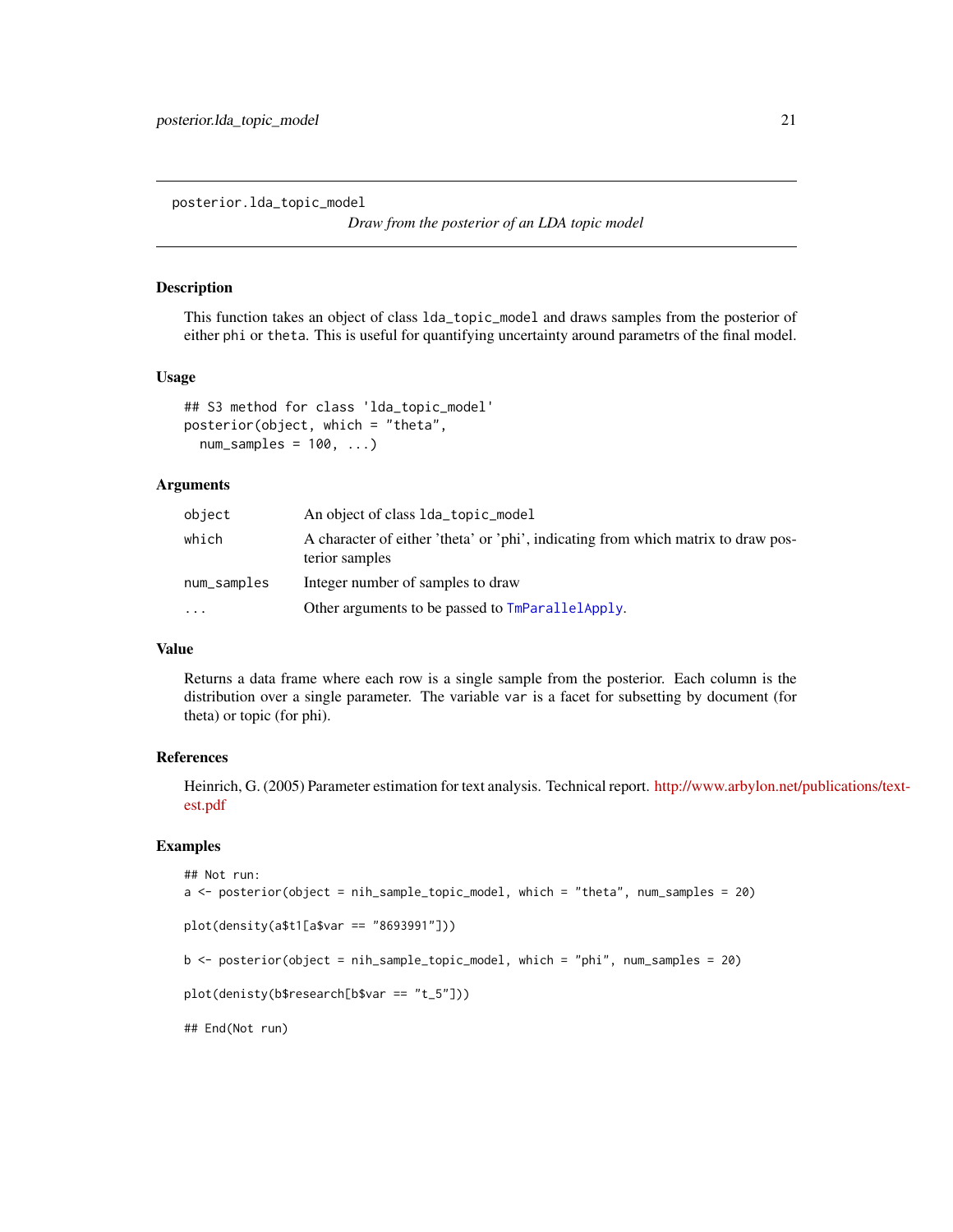```
predict.ctm_topic_model
```
*Predict method for Correlated topic models (CTM)*

#### Description

Obtains predictions of topics for new documents from a fitted CTM model

#### Usage

```
## S3 method for class 'ctm_topic_model'
predict(object, newdata, ...)
```
#### Arguments

| object                  | a fitted object of class "ctm_topic_model"          |
|-------------------------|-----------------------------------------------------|
| newdata                 | a DTM or TCM of class dgCMatrix or a numeric vector |
| $\cdot$ $\cdot$ $\cdot$ | further arguments passed to or from other methods.  |

#### Value

a "theta" matrix with one row per document and one column per topic

#### Note

Predictions for this method are performed using the "dot" method as described in the textmineR vignette "c\_topic\_modeling".

#### Examples

```
# Load a pre-formatted dtm
## Not run:
data(nih_sample_dtm)
model \le FitCtmModel(dtm = nih_sample_dtm[1:20,], k = 3,
                     calc_coherence = FALSE, calc_r2 = FALSE)
# Get predictions on the next 50 documents
pred <- predict(model, nih_sample_dtm[21:100,])
```
## End(Not run)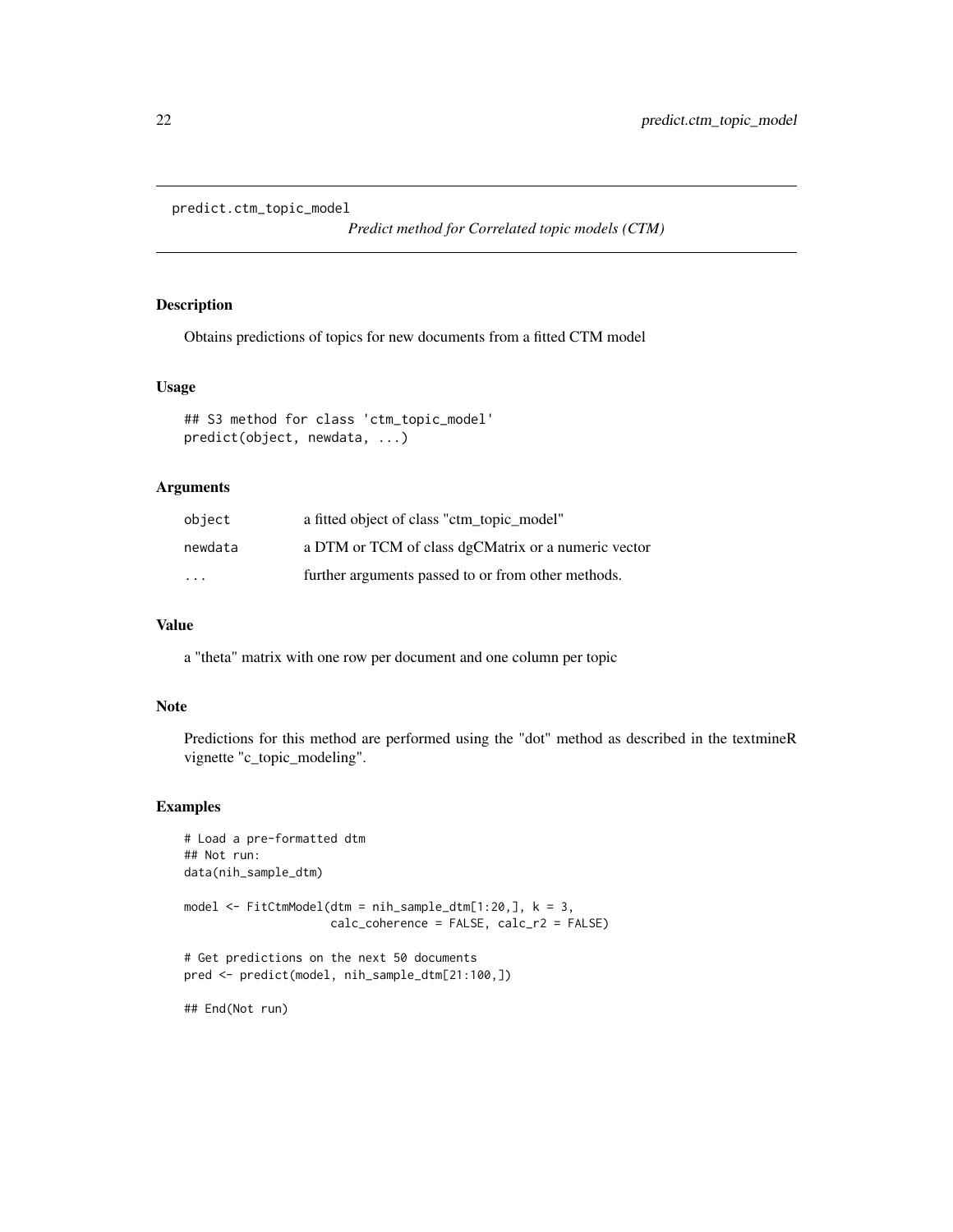<span id="page-22-0"></span>predict.lda\_topic\_model

*Get predictions from a Latent Dirichlet Allocation model*

#### Description

Obtains predictions of topics for new documents from a fitted LDA model

#### Usage

```
## S3 method for class 'lda_topic_model'
predict(object, newdata, method = c("gibbs",
  "dot"), iterations = NULL, burnin = -1, ...)
```
#### Arguments

| object     | a fitted object of class 1da_topic_mode1                                                                                                                                                               |
|------------|--------------------------------------------------------------------------------------------------------------------------------------------------------------------------------------------------------|
| newdata    | a DTM or TCM of class dgCMatrix or a numeric vector                                                                                                                                                    |
| method     | one of either "gibbs" or "dot". If "gibbs" Gibbs sampling is used and iterations<br>must be specified.                                                                                                 |
| iterations | If method $=$ "gibbs", an integer number of iterations for the Gibbs sampler to<br>run. A future version may include automatic stopping criteria.                                                      |
| burnin     | If method $=$ "gibbs", an integer number of burnin iterations. If burnin is<br>greater than -1, the entries of the resulting "theta" matrix are an average over all<br>iterations greater than burnin. |
| $\cdots$   | Other arguments to be passed to TmParallelApply                                                                                                                                                        |
|            |                                                                                                                                                                                                        |

#### Value

a "theta" matrix with one row per document and one column per topic

```
## Not run:
# load some data
data(nih_sample_dtm)
# fit a model
set.seed(12345)
m \leq FitLdaModel(dtm = nih_sample_dtm[1:20,], k = 5,
                 iterations = 200, burnin = 175)
str(m)
# predict on held-out documents using gibbs sampling "fold in"
```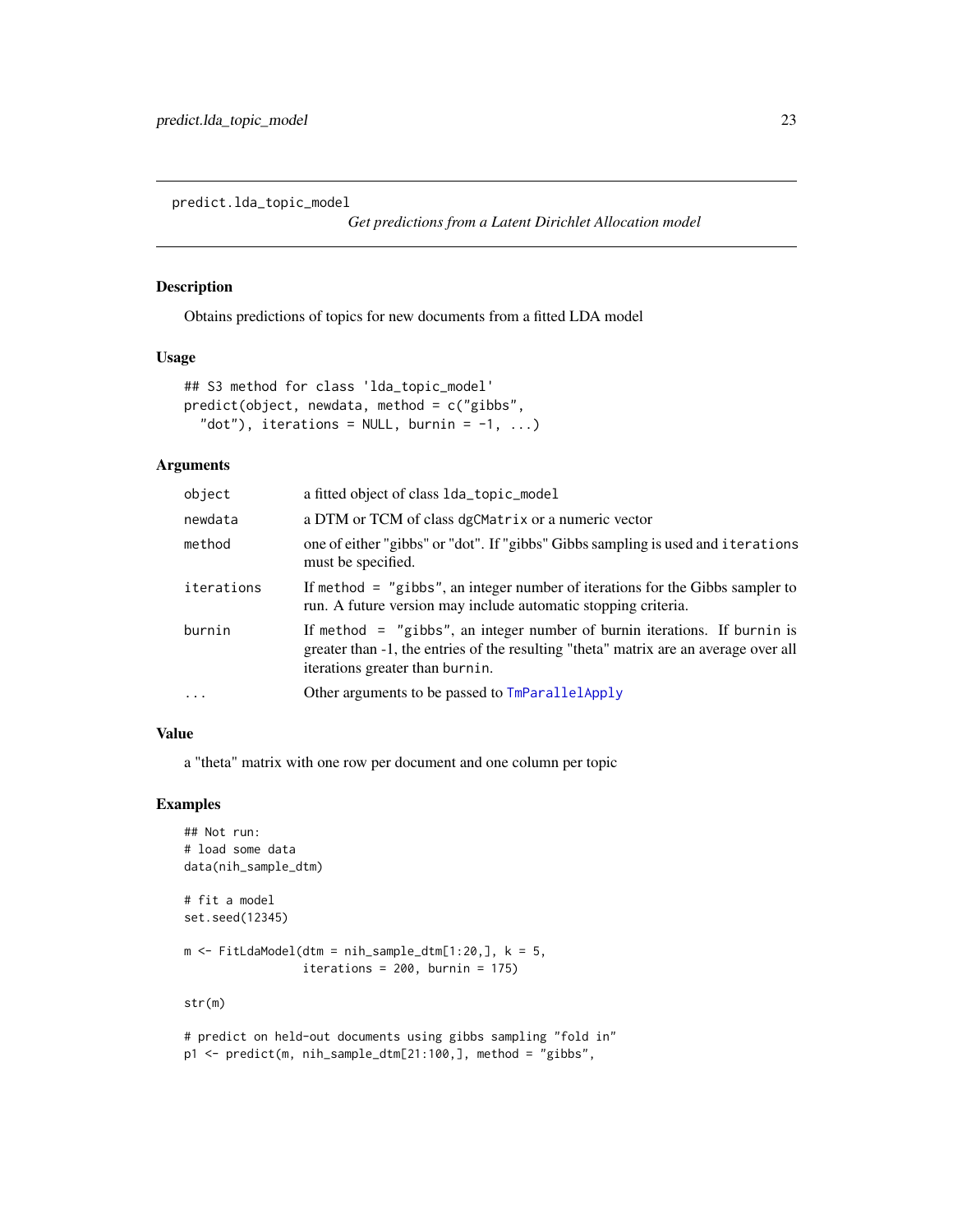```
iterations = 200, burnin = 175)
# predict on held-out documents using the dot product method
p2 <- predict(m, nih_sample_dtm[21:100,], method = "dot")
# compare the methods
barplot(rbind(p1[1,],p2[1,]), beside = TRUE, col = c("red", "blue"))## End(Not run)
```
predict.lsa\_topic\_model

*Predict method for LSA topic models*

#### Description

Obtains predictions of topics for new documents from a fitted LSA model

#### Usage

```
## S3 method for class 'lsa_topic_model'
predict(object, newdata, ...)
```
#### Arguments

| object  | a fitted object of class "lsa_topic_model"          |
|---------|-----------------------------------------------------|
| newdata | a DTM or TCM of class dgCMatrix or a numeric vector |
| .       | further arguments passed to or from other methods.  |

#### Value

a "theta" matrix with one row per document and one column per topic

```
# Load a pre-formatted dtm
data(nih_sample_dtm)
# Convert raw word counts to TF-IDF frequency weights
idf <- log(nrow(nih_sample_dtm) / Matrix::colSums(nih_sample_dtm > 0))
dtm_tfidf <- Matrix::t(nih_sample_dtm) * idf
dtm_tfidf <- Matrix::t(dtm_tfidf)
# Fit an LSA model on the first 50 documents
model <- FitLsaModel(dtm = dtm_tfidf[1:50,], k = 5)
# Get predictions on the next 50 documents
pred <- predict(model, dtm_tfidf[51:100,])
```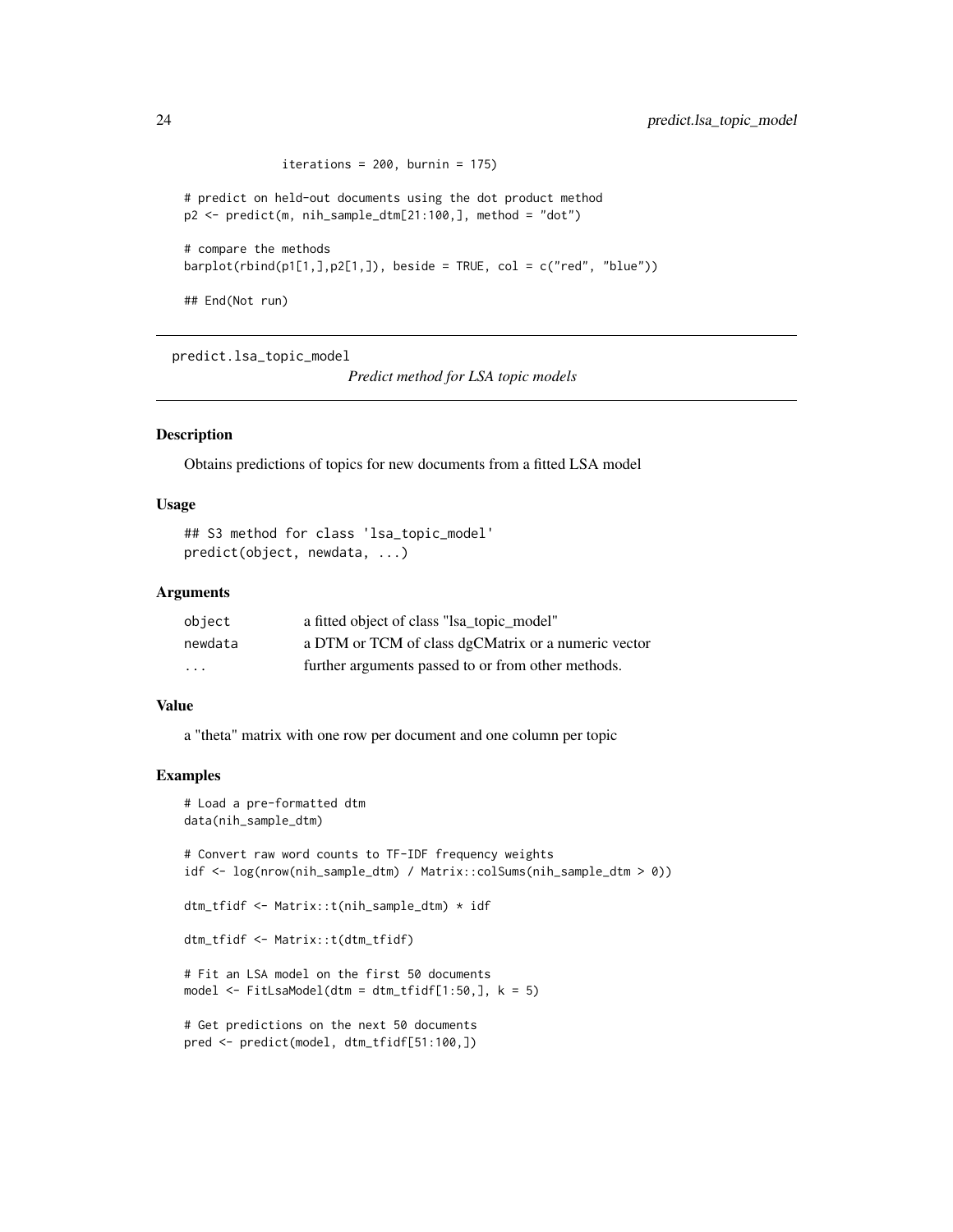<span id="page-24-0"></span>SummarizeTopics *Summarize topics in a topic model*

#### Description

Create a data frame summarizing the contents of each topic in a model

#### Usage

```
SummarizeTopics(model)
```
#### Arguments

model A list (or S3 object) with three named matrices: phi, theta, and gamma. These conform to outputs of many of [textmineR'](#page-25-1)s native topic modeling functions such as [FitLdaModel.](#page-14-1)

#### Details

'prevalence' is normalized to sum to 100. If your 'theta' matrix has negative values (as may be the case with an LSA model), a constant is added so that the least prevalent topic has a prevalence of 0.

'coherence' is calculated using [CalcProbCoherence.](#page-5-1)

'label' is assigned using the top label from [LabelTopics.](#page-18-1) This requires an "assignment" matrix. This matrix is like a "theta" matrix except that it is binary. A topic is "in" a document or it is not. The assignment is made by comparing each value of theta to the minimum of the largest value for each row of theta (each document). This ensures that each document has at least one topic assigned to it.

#### Value

An object of class data.frame with 6 columns: 'topic' is the name of the topic, 'prevalence' is the rough prevalence of the topic in all documents across the corpus, 'coherence' is the probabilistic coherence of the topic, 'top\_terms\_phi' are the top 5 terms for each topic according to P(word|topic), 'top\_terms\_gamma' are the top 5 terms for each topic according to P(topic|word).

#### Examples

```
## Not run:
SummarizeTopics(nih_sample_topic_model)
```
## End(Not run)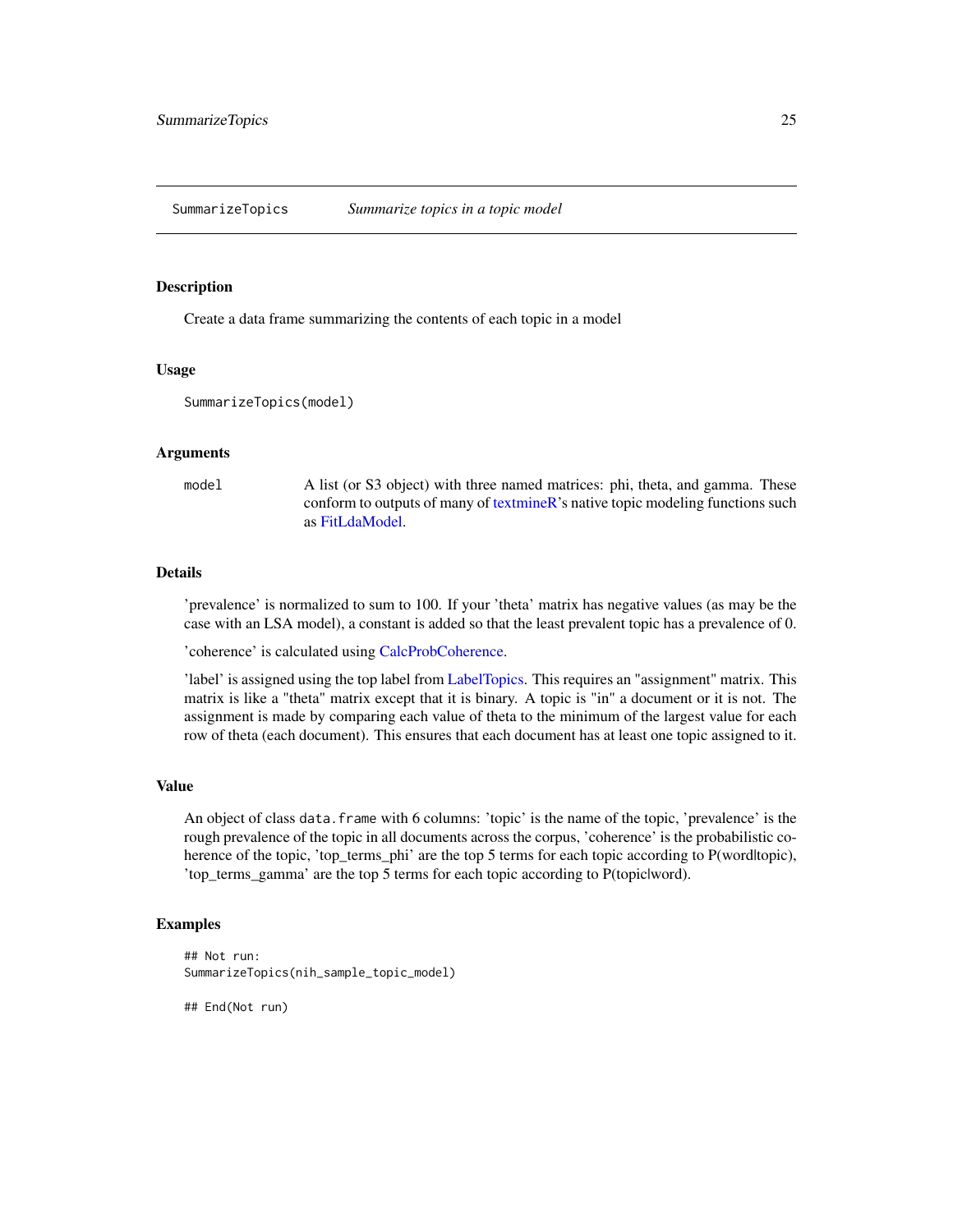<span id="page-25-0"></span>

This function takes a document term matrix as input and returns a data frame with columns for term frequency, document frequency, and inverse-document frequency

#### Usage

TermDocFreq(dtm)

#### Arguments

dtm A document term matrix of class dgCMatrix.

#### Value

Returns a data.frame with 4 columns. The first column, term is a vector of token labels. The second column, term\_freq is the count of times term appears in the entire corpus. The third column doc\_freq is the count of the number of documents in which term appears. The fourth column, idf is the log-weighted inverse document frequency of term.

#### Examples

```
# Load a pre-formatted dtm and topic model
data(nih_sample_dtm)
data(nih_sample_topic_model)
```

```
# Get the term frequencies
term_freq_mat <- TermDocFreq(nih_sample_dtm)
```
str(term\_freq\_mat)

<span id="page-25-1"></span>textmineR *textmineR*

#### Description

Functions for Text Mining and Topic Modeling

#### Details

An aid for text mining in R, with a syntax that should be familiar to experienced R users. Provides a wrapper for several topic models that take similarly-formatted input and give similarly-formatted output. Has additional functionality for analyzing and diagnostics for topic models.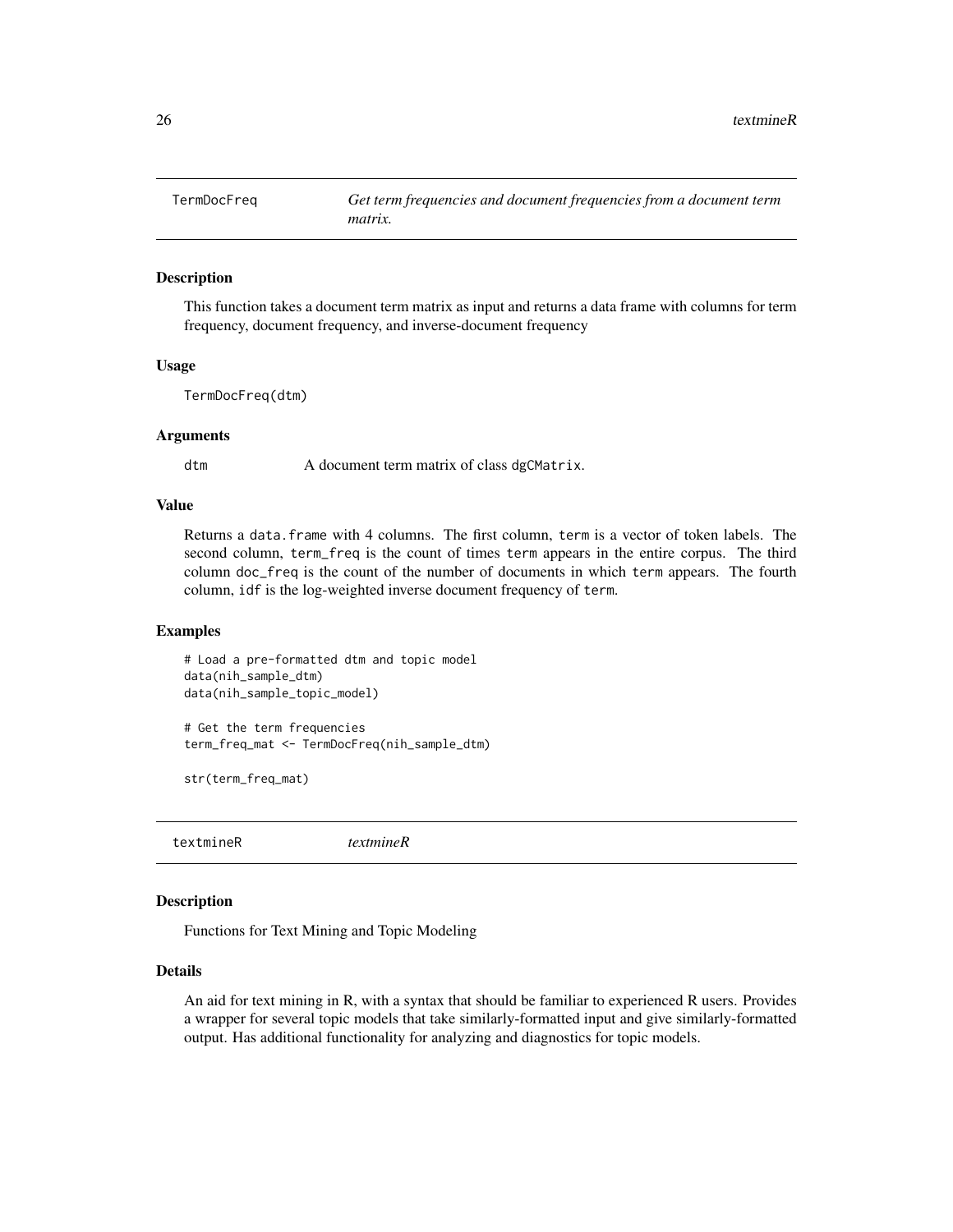<span id="page-26-1"></span><span id="page-26-0"></span>

This function takes a vector or list and a function and applies in parallel.

#### Usage

```
TmParallelApply(X, FUN, cpus = parallel::detectCores(), export = NULL,
  libraries = NULL, envir = parent.frame())
```
#### Arguments

| X.         | A vector or list over which to apply FUN                                                                               |
|------------|------------------------------------------------------------------------------------------------------------------------|
| <b>FUN</b> | A function to apply over X                                                                                             |
| cpus       | Number of CPU cores to use, defaults to the value returned by detect Cores.                                            |
| export     | A character vector of objects in the workspace to export when using a Windows<br>machine. Defaults to NULL             |
| libraries  | A character vector of library/package names to load on to each cluster if using a<br>Windows machine. Defaults to NULL |
| envir      | Environment from which to export variables in variest                                                                  |

### Details

This function is used to parallelize executions in textmineR. It is necessary because of differing capabilities between Windows and Unix. Unix systems use [mclapply](#page-0-0). Windows systems use [parLapply](#page-0-0).

### Value

This function returns a list of length length(X).

```
## Not run:
x \le -1:10000f \le function(y) y * y + 12result <- TmParallelApply(x, f)
```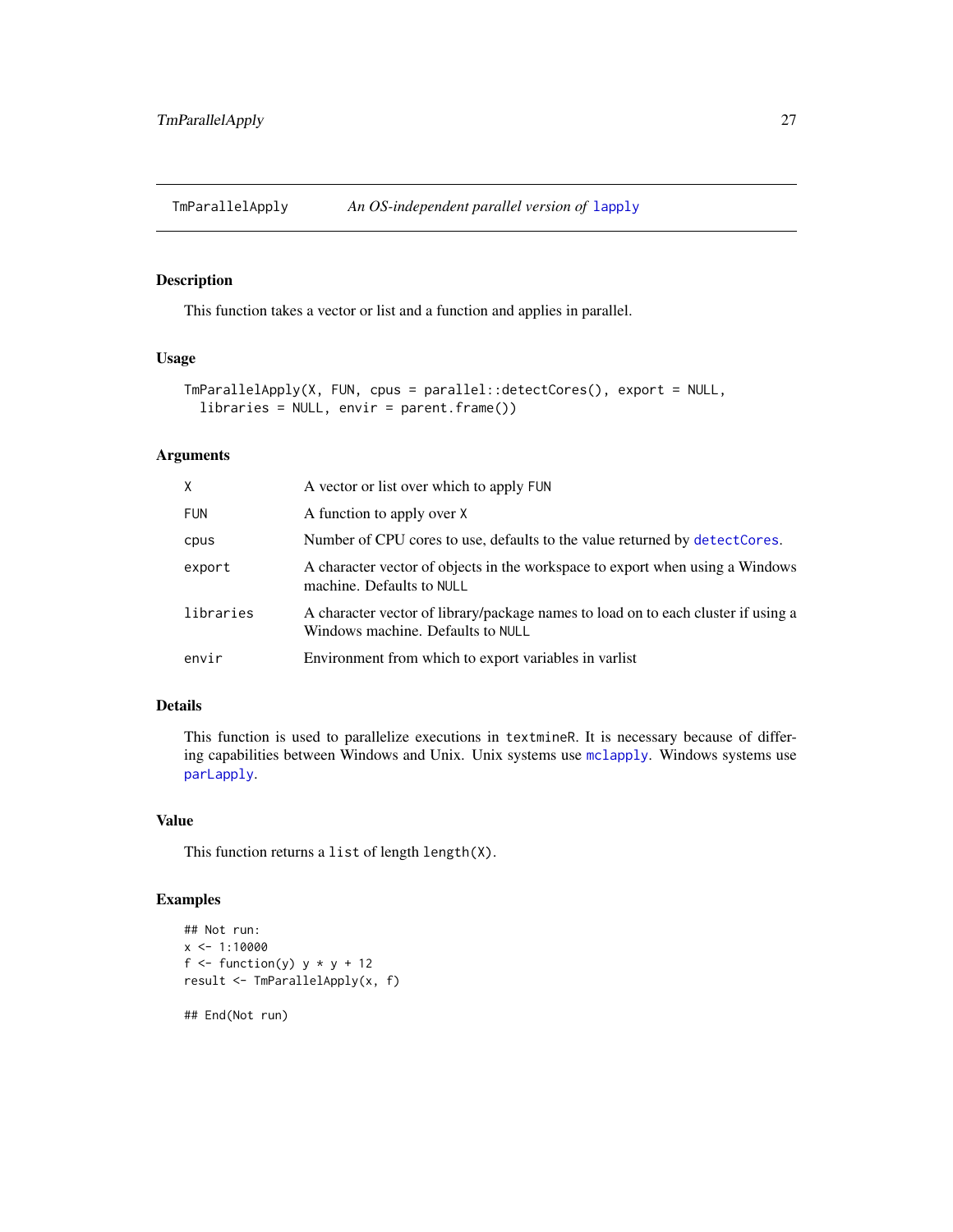<span id="page-27-0"></span>

update will update a previously-trained topic model based on new data. Useful for updates or transfer learning.

#### Usage

update(object, ...)

#### Arguments

| object   | An existing trained topic model  |
|----------|----------------------------------|
| $\cdots$ | Additional arguments to the call |

update.lda\_topic\_model

*Update a Latent Dirichlet Allocation topic model with new data*

#### Description

Update an LDA model with new data using collapsed Gibbs sampling.

#### Usage

## S3 method for class 'lda\_topic\_model' update(object, dtm, additional\_k =  $0$ ,  $iterations = NULL,$  burnin =  $-1$ , new\_alpha = NULL, new\_beta = NULL, optimize\_alpha = FALSE, calc\_likelihood = FALSE,  $calc\_coherence = TRUE, calc_r2 = FALSE, ...$ 

### Arguments

| object       | a fitted object of class 1da_topic_mode1                                                                                                                               |
|--------------|------------------------------------------------------------------------------------------------------------------------------------------------------------------------|
| dtm          | A document term matrix or term co-occurrence matrix of class dgCMatrix.                                                                                                |
| additional_k | Integer number of topics to add, defaults to 0.                                                                                                                        |
| iterations   | Integer number of iterations for the Gibbs sampler to run. A future version may<br>include automatic stopping criteria.                                                |
| burnin       | Integer number of burnin iterations. If burnin is greater than -1, the resulting<br>"phi" and "theta" matrices are an average over all iterations greater than burnin. |
| new_alpha    | For now not used. This is the prior for topics over documents used when updat-<br>ing the model                                                                        |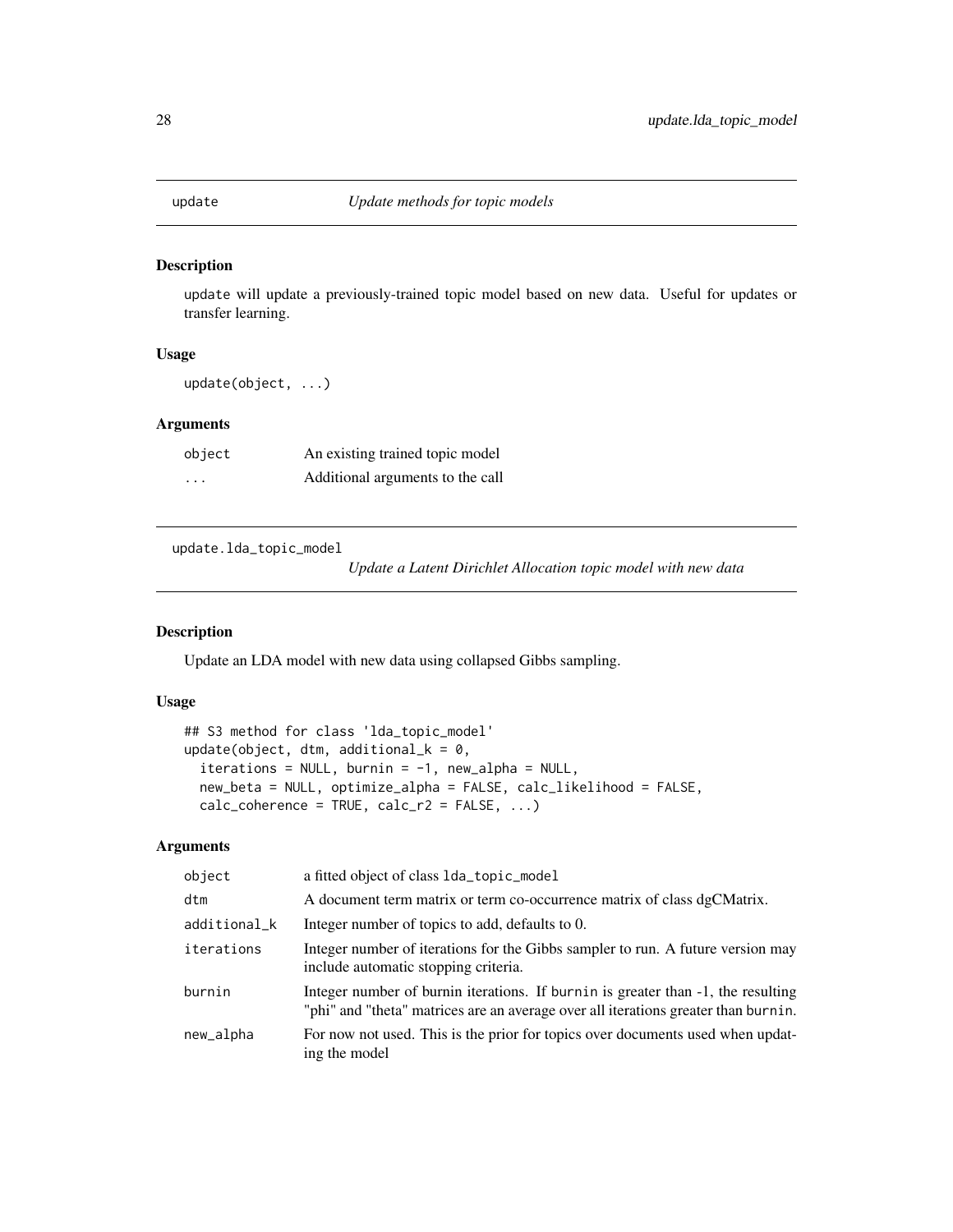<span id="page-28-0"></span>

| new_beta        | For now not used. This is the prior for words over topics used when updating<br>the model.                                 |
|-----------------|----------------------------------------------------------------------------------------------------------------------------|
|                 | optimize_alpha Logical. Do you want to optimize alpha every 10 Gibbs iterations? Defaults to<br>FALSE.                     |
| calc_likelihood |                                                                                                                            |
|                 | Do you want to calculate the likelihood every 10 Gibbs iterations? Useful for<br>assessing convergence. Defaults to FALSE. |
|                 | calc_coherence Do you want to calculate probabilistic coherence of topics after the model is<br>trained? Defaults to TRUE. |
| $calc_r2$       | Do you want to calculate R-squared after the model is trained? Defaults to<br>FALSE.                                       |
| .               | Other arguments to be passed to TmParallelApply                                                                            |
|                 |                                                                                                                            |

#### Value

Returns an S3 object of class c("LDA", "TopicModel").

```
## Not run:
# load a document term matrix
d1 <- nih_sample_dtm[1:50,]
d2 <- nih_sample_dtm[51:100,]
# fit a model
m \leq FitLdaModel(d1, k = 10,
                 iterations = 200, burnin = 175,
                 optimize_alpha = TRUE,
                 calc_likelihood = FALSE,
                 calc_coherence = TRUE,
                 calc_r2 = FALSE# update an existing model by adding documents
m2 < - update(object = m,
             dtm = rbind(d1, d2),
             iterations = 200,
             burnin = 175)
# use an old model as a prior for a new model
m3 <- update(object = m,
             dtm = d2, # new documents only
             iterations = 200,
             burnin = 175)
# add topics while updating a model by adding documents
m4 < - update(object = m,
             dtm = rbind(d1, d2),
             additional_k = 3,
             iterations = 200,
```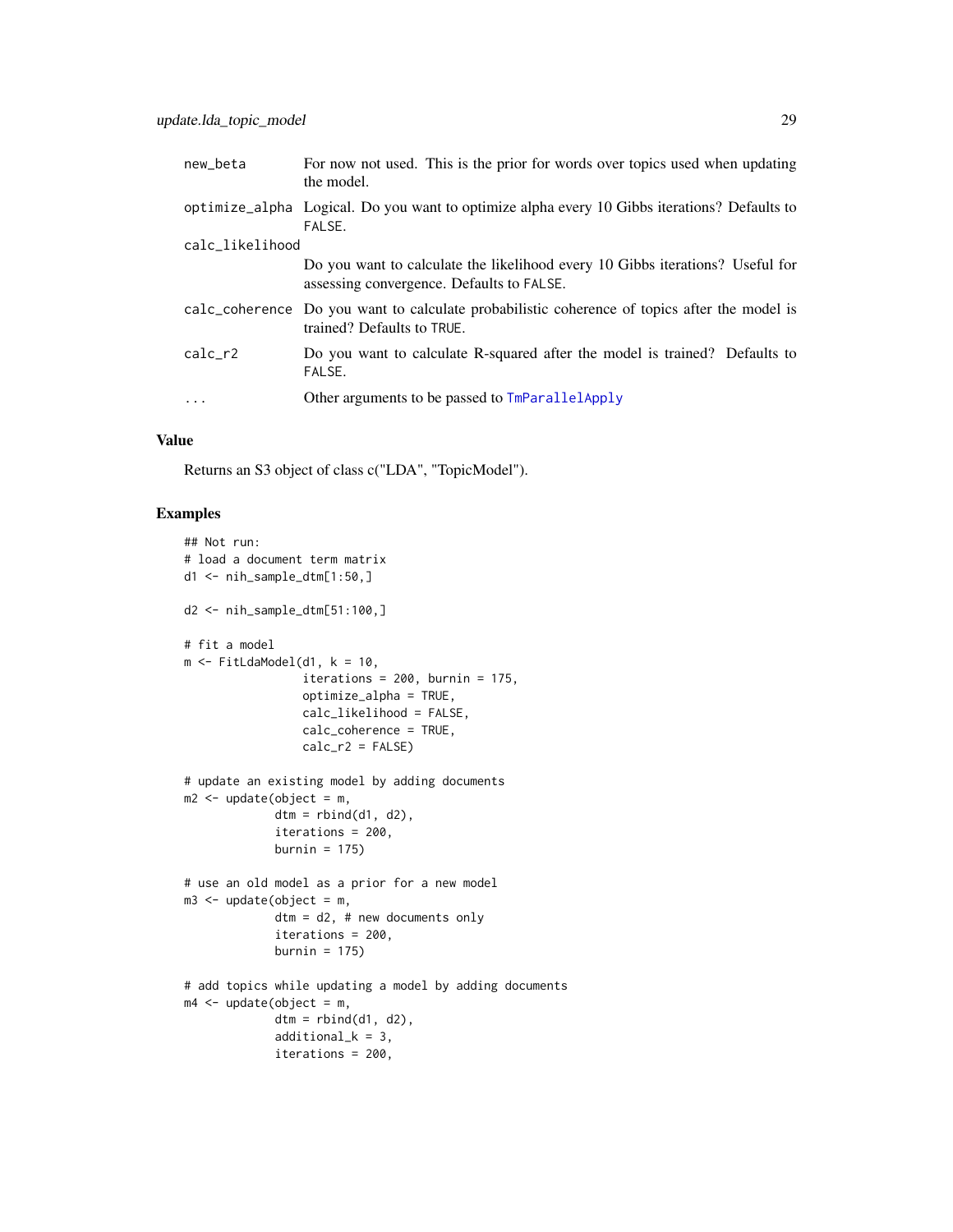```
burnin = 175)
# add topics to an existing model
m5 <- update(object = m,
            dtm = d1, # this is the old data
             additional_k = 3,
            iterations = 200,
             burnin = 175)
```
## End(Not run)